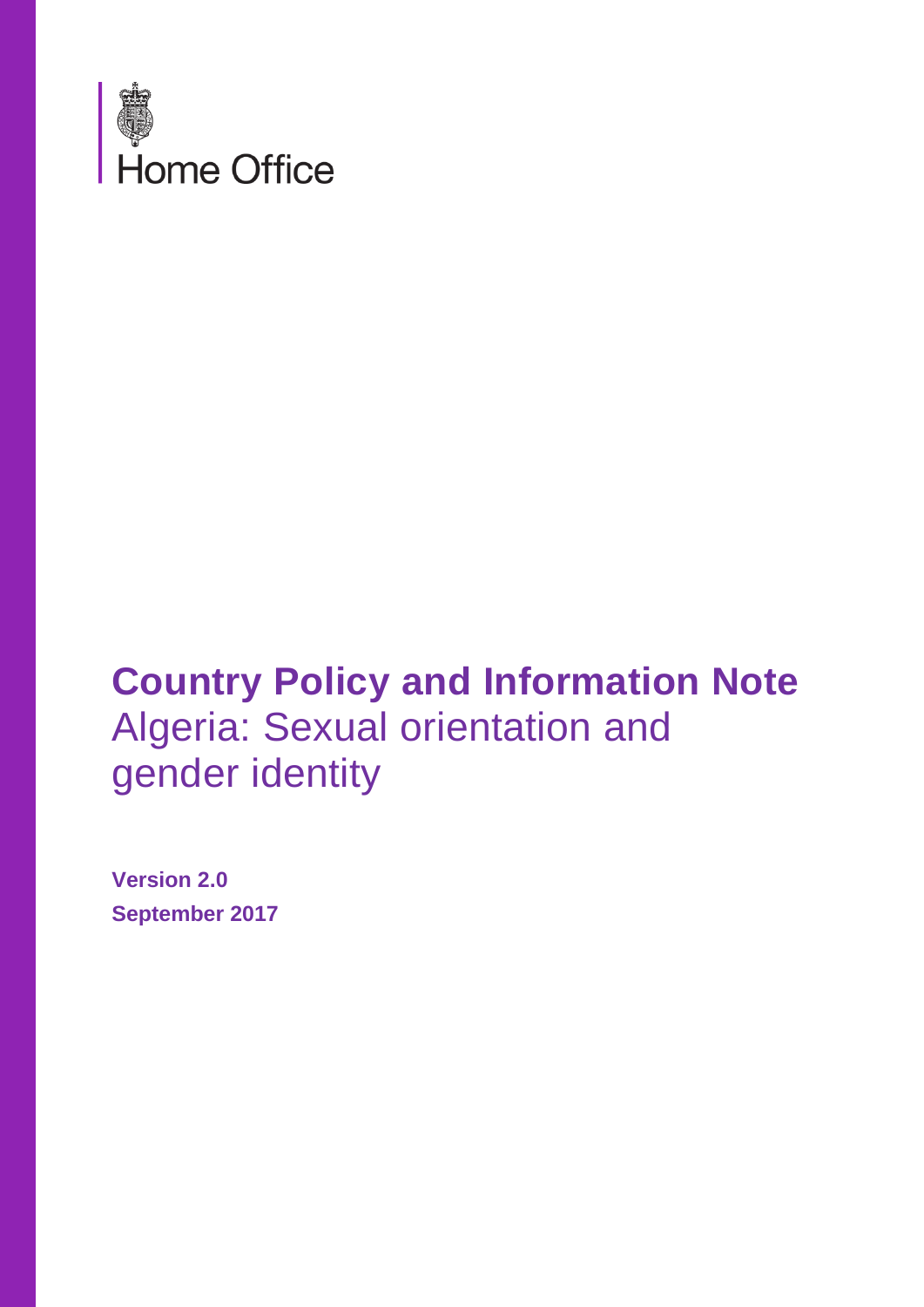# Preface

This note provides country of origin information (COI) and policy guidance to Home Office decision makers on handling particular types of protection and human rights claims. This includes whether claims are likely to justify the granting of asylum, humanitarian protection or discretionary leave and whether – in the event of a claim being refused – it is likely to be certifiable as 'clearly unfounded' under s94 of the Nationality, Immigration and Asylum Act 2002.

Decision makers must consider claims on an individual basis, taking into account the case specific facts and all relevant evidence, including: the policy guidance contained with this note; the available COI; any applicable caselaw; and the Home Office casework guidance in relation to relevant policies.

### **Country information**

COI in this note has been researched in accordance with principles set out in the [Common EU \[European Union\] Guidelines for Processing Country of Origin](http://www.refworld.org/cgi-bin/texis/vtx/rwmain?page=search&docid=48493f7f2&skip=0&query=eu%20common%20guidelines%20on%20COi)  [Information \(COI\)](http://www.refworld.org/cgi-bin/texis/vtx/rwmain?page=search&docid=48493f7f2&skip=0&query=eu%20common%20guidelines%20on%20COi) and the [European Asylum Support Office's research guidelines,](http://ec.europa.eu/dgs/home-affairs/what-we-do/policies/asylum/european-asylum-support-office/coireportmethodologyfinallayout_en.pdf)  [Country of Origin Information report methodology,](http://ec.europa.eu/dgs/home-affairs/what-we-do/policies/asylum/european-asylum-support-office/coireportmethodologyfinallayout_en.pdf) namely taking into account its relevance, reliability, accuracy, objectivity, currency, transparency and traceability.

All information is carefully selected from generally reliable, publicly accessible sources or is information that can be made publicly available. Full publication details of supporting documentation are provided in footnotes. Multiple sourcing is normally used to ensure that the information is accurate, balanced and corroborated, and that a comprehensive and up-to-date picture at the time of publication is provided. Information is compared and contrasted, whenever possible, to provide a range of views and opinions. The inclusion of a source is not an endorsement of it or any views expressed.

#### **Feedback**

Our goal is to continuously improve our material. Therefore, if you would like to comment on this note, please email [the Country Policy and Information Team.](mailto:cois@homeoffice.gsi.gov.uk)

#### **Independent Advisory Group on Country Information**

The Independent Advisory Group on Country Information (IAGCI) was set up in March 2009 by the Independent Chief Inspector of Borders and Immigration to make recommendations to him about the content of the Home Office's COI material. The IAGCI welcomes feedback on the Home Office's COI material. It is not the function of the IAGCI to endorse any Home Office material, procedures or policy. IAGCI may be contacted at:

Independent Chief Inspector of Borders and Immigration,

5th Floor, Globe House, 89 Eccleston Square, London, SW1V 1PN.

Email: [chiefinspector@icinspector.gsi.gov.uk](mailto:chiefinspector@icinspector.gsi.gov.uk)

<span id="page-1-0"></span>Information about the IAGCI's work and a list of the COI documents which have been reviewed by the IAGCI can be found on the Independent Chief Inspector's website at <http://icinspector.independent.gov.uk/country-information-reviews/>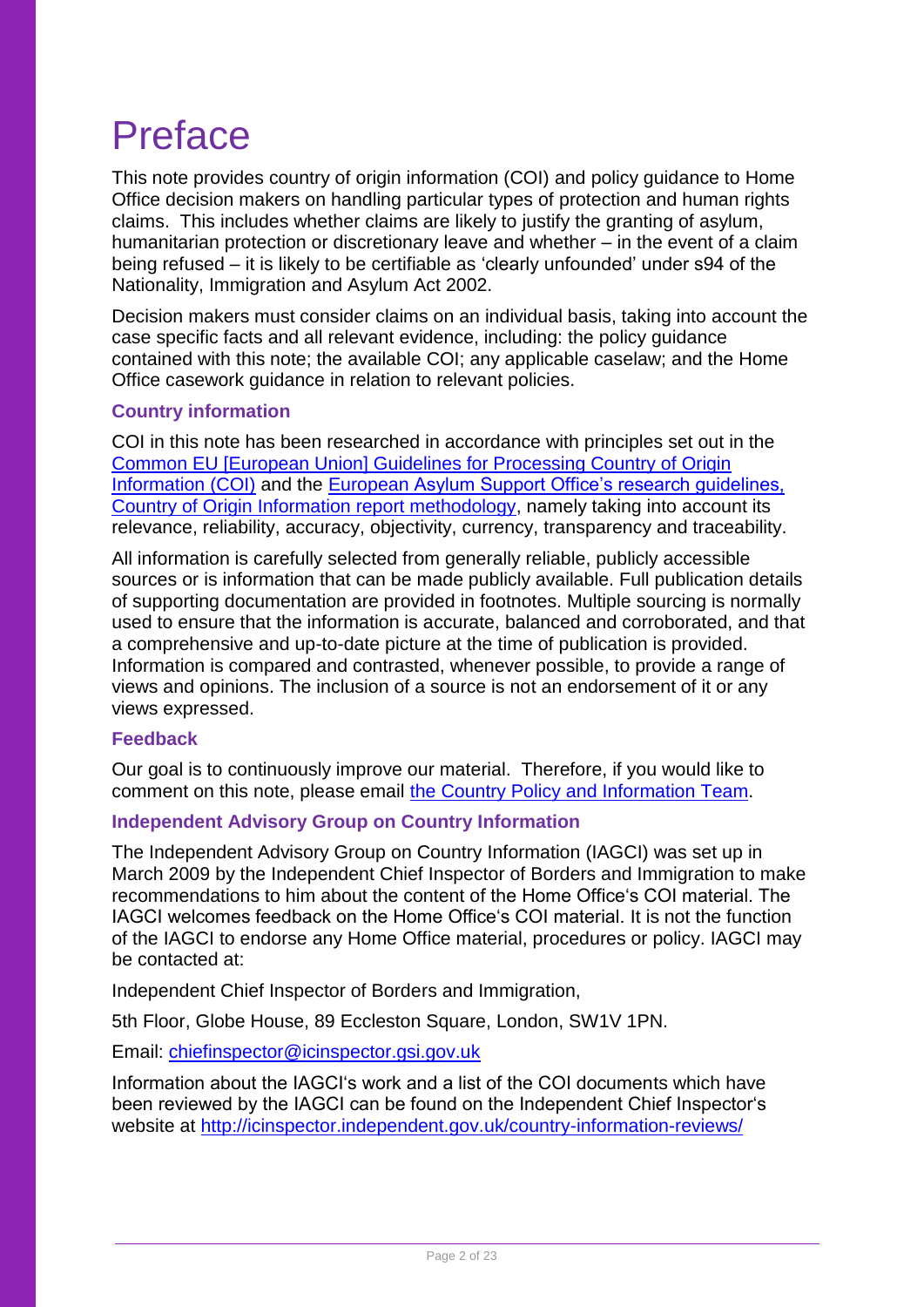# **Contents**

| 1 <sub>1</sub> |  |
|----------------|--|
|                |  |
|                |  |
| 2.             |  |
|                |  |
|                |  |
|                |  |
|                |  |
|                |  |
|                |  |
| 3.             |  |
|                |  |
| 4.             |  |
|                |  |
|                |  |
|                |  |
|                |  |
| 5.             |  |
|                |  |
|                |  |
| 6.             |  |
|                |  |
|                |  |
|                |  |
|                |  |
|                |  |
|                |  |
|                |  |
| 7.             |  |
| 8.             |  |
| 9.             |  |
|                |  |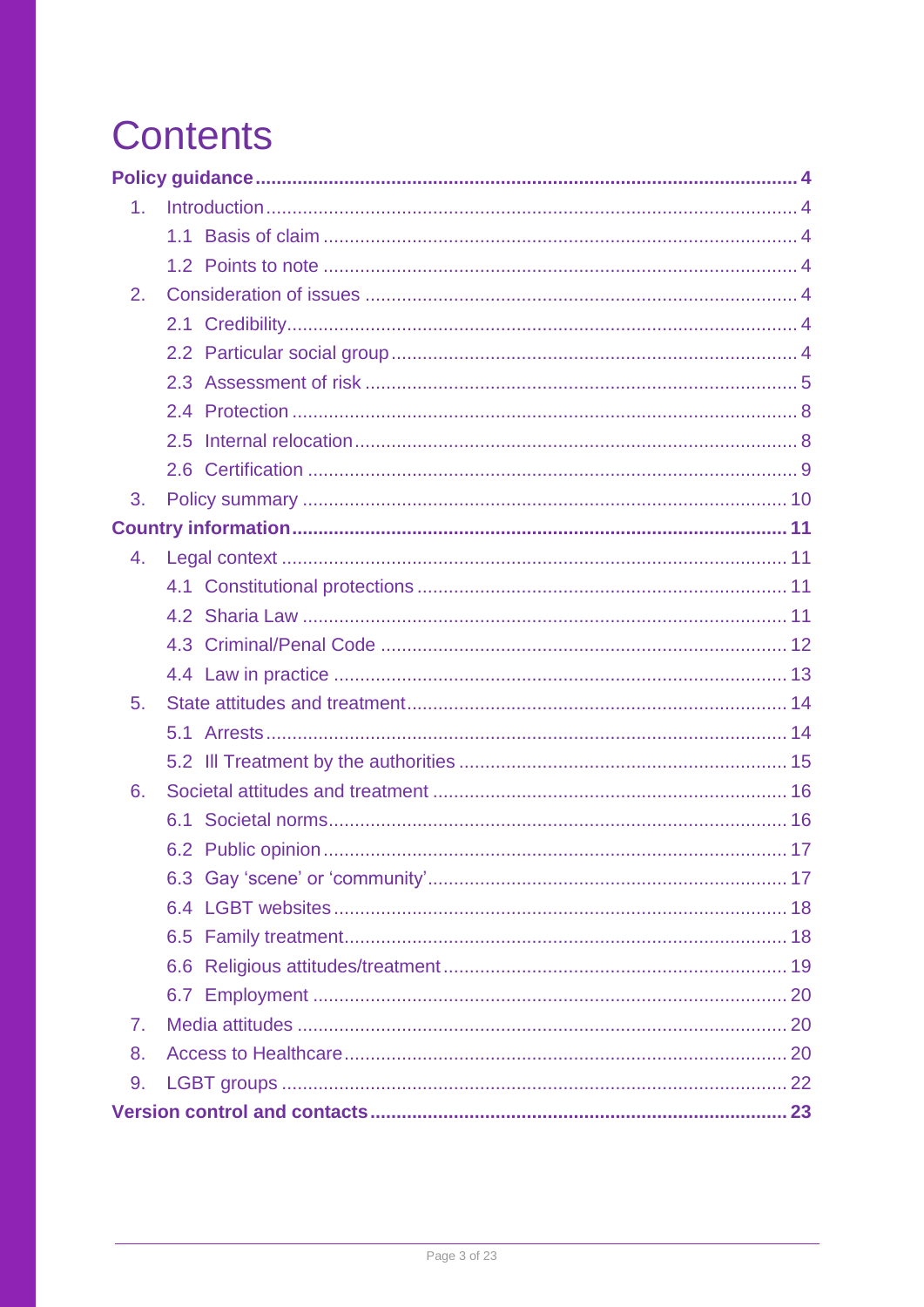# <span id="page-3-0"></span>Policy guidance

## <span id="page-3-1"></span>**1. Introduction**

### <span id="page-3-2"></span>1.1 Basis of claim

- 1.1.1 Fear of persecution or serious harm by the state and/or non-state actors due to the person's actual or perceived sexual orientation and/or gender identity.
- <span id="page-3-3"></span>1.2 Points to note
- 1.2.1 This note provides policy guidance on the general situation of gay men, lesbians, bisexuals and transgender persons. They are referred to collectively as 'LGBT persons', but the experiences of each group may differ.
- 1.2.2 The country guidance case [OO \(Gay Men\) \(CG\) \[2016\] UKUT 65 \(IAC\) \(26](http://www.bailii.org/uk/cases/UKUT/IAC/2016/65.html)  [January 2016\)](http://www.bailii.org/uk/cases/UKUT/IAC/2016/65.html) replaces the earlier country guidance case of [OO \(gay men:](http://www.bailii.org/uk/cases/UKUT/IAC/2013/00063_ukut_iac_oo_algeria_cg.html)  [risk\) Algeria CG \[2013\] UKUT 63 \(IAC\) \(08 April 2013\)](http://www.bailii.org/uk/cases/UKUT/IAC/2013/00063_ukut_iac_oo_algeria_cg.html) (see paras 3 and 4 of OO 2016 determination).
- 1.2.3 Decision makers must also refer to the [Asylum Instruction on Sexual identity](https://www.gov.uk/government/publications/sexual-identity-issues-in-the-asylum-claim)  [issues in the asylum claim](https://www.gov.uk/government/publications/sexual-identity-issues-in-the-asylum-claim) and the [Asylum Instruction on Gender identity](https://www.gov.uk/government/publications/dealing-with-gender-identity-issues-in-the-asylum-claim-process)  [issues in the asylum claim.](https://www.gov.uk/government/publications/dealing-with-gender-identity-issues-in-the-asylum-claim-process)

[Back to Contents](#page-1-0)

## <span id="page-3-4"></span>**2. Consideration of issues**

#### <span id="page-3-5"></span>2.1 Credibility

- 2.1.1 For information on assessing credibility, see the Asylum Instruction on [Assessing Credibility and Refugee Status.](https://www.gov.uk/government/publications/considering-asylum-claims-and-assessing-credibility-instruction) Decision makers must also refer to the [Asylum Instruction on Sexual identity issues in the asylum claim](https://www.gov.uk/government/publications/sexual-identity-issues-in-the-asylum-claim) and the [Asylum Instruction on Gender identity issues in the asylum claim.](https://www.gov.uk/government/publications/dealing-with-gender-identity-issues-in-the-asylum-claim-process)
- 2.1.2 Decision makers must also check if there has been a previous application for a UK visa or another form of leave. Asylum applications matched to visas should be investigated prior to the asylum interview (see the Asylum [Instruction on Visa Matches, Asylum Claims from UK Visa Applicants\)](https://www.gov.uk/government/publications/visa-matches-handling-asylum-claims-from-uk-visa-applicants-instruction).
- 2.1.3 Decision makers should also consider the need to conduct language analysis testing (see the [Asylum Instruction on Language Analysis\)](https://www.gov.uk/government/publications/language-analysis-instruction).

[Back to Contents](#page-1-0)

### <span id="page-3-6"></span>2.2 Particular social group

- 2.2.1 LGBT persons in Algeria form a particular social group (PSG) within the meaning of the Refugee Convention because they share an innate characteristic or a common background that cannot be changed, or share a characteristic or belief that is so fundamental to their identity or conscience that they should not be forced to renounce it, and have a distinct identity which is perceived as being different by the surrounding society.
- 2.2.2 Although LGBT persons in Algeria form a PSG, establishing such membership is not sufficient to be recognised as a refugee. The question to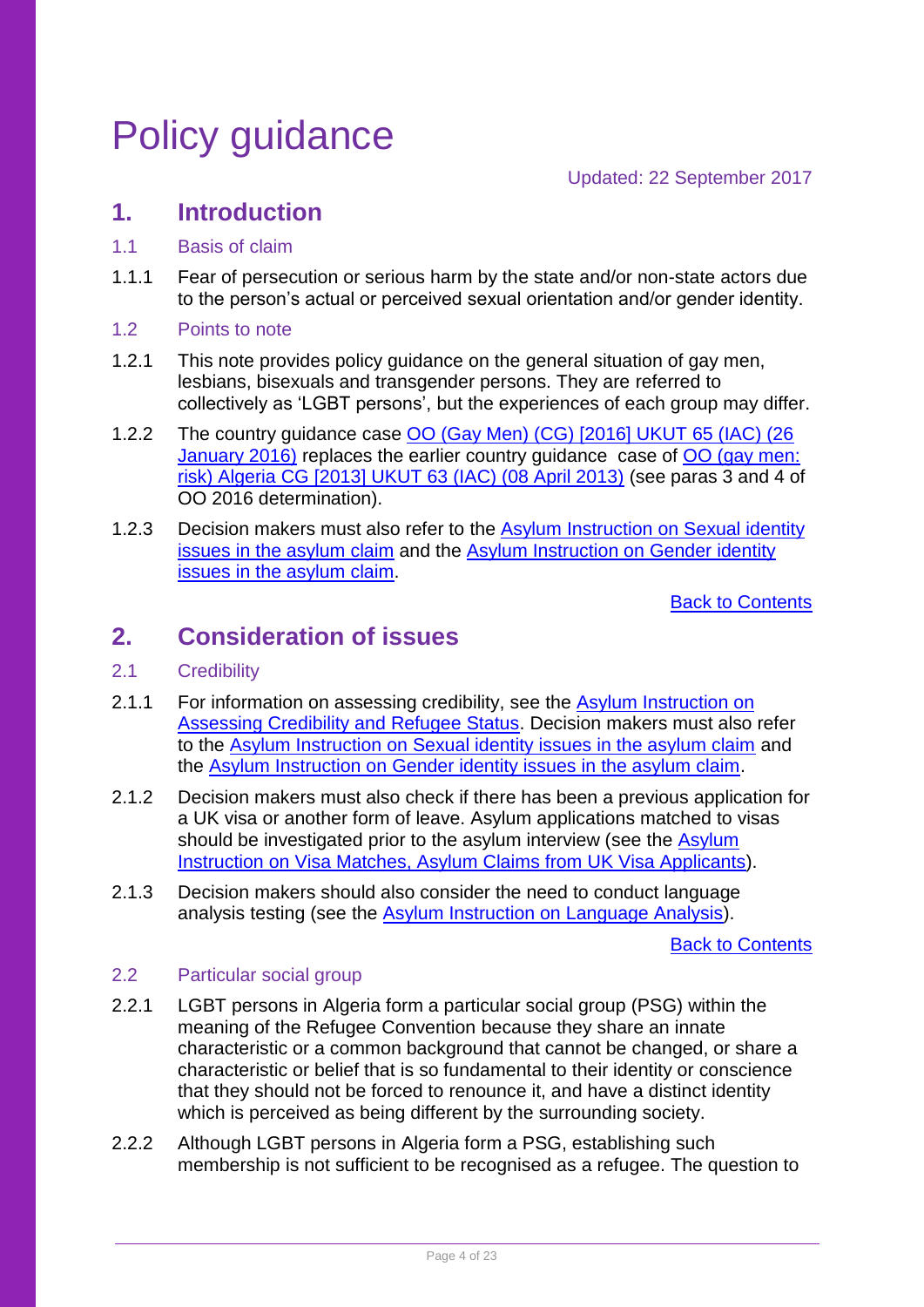be addressed is whether the particular person will face a real risk of persecution on account of their membership of such a group.

- 2.2.3 For further guidance on particular social groups, see the **Asylum Instruction** [on Assessing Credibility and Refugee Status.](https://www.gov.uk/government/publications/considering-asylum-claims-and-assessing-credibility-instruction)
- <span id="page-4-0"></span>2.3 Assessment of risk
	- a. General points
- 2.3.1 Decision makers must establish whether or not the person, if returned to their country of origin, will live freely and openly as a LGBT person. This involves a wide spectrum of conduct which goes beyond merely attracting partners and maintaining relationships with them. If it is found that the person will in fact conceal aspects of his or her sexual orientation/identity if returned, decision makers must consider why the person will do so.
- 2.3.2 If this will simply be in response to social pressures or for cultural or religious reasons of their own choosing and not because of a fear of persecution, then they may not have a well-founded fear of persecution. Decision makers should also consider if there are individual or country specific factors that could put the person at risk even if they choose to live discreetly because of social or religious pressures.
- 2.3.3 But if a material reason why the person will live discreetly is that they genuinely fear that otherwise they will be persecuted, it will be necessary to consider whether that fear is well-founded.
- 2.3.4 For further quidance, see the Asylum Instruction on Sexual identity issues in [the asylum claim](https://www.gov.uk/government/publications/sexual-identity-issues-in-the-asylum-claim) and the [Asylum Instruction on Gender identity issues in the](https://www.gov.uk/government/publications/dealing-with-gender-identity-issues-in-the-asylum-claim-process)  [asylum claim.](https://www.gov.uk/government/publications/dealing-with-gender-identity-issues-in-the-asylum-claim-process)

b. State treatment

- 2.3.5 The Algerian Penal Code criminalises same-sex sexual acts. This applies to both men and women. There are also laws against 'outrages of public decency' which some sources claim affects 'feminine' men and transgender people (see [State attitudes and treatment\)](#page-13-0).
- 2.3.6 However, the existence of such laws does not in itself constitute persecution.
- 2.3.7 While there have been a few reports of LGBT people being detained for 'immoral behaviour' and experiencing police harassment, prosecutions of same-sex sexual acts are extremely rare (see [Law in practice](#page-12-0) and [Arrests\)](#page-13-1).
- 2.3.8 The state generally do not close down pro-LGBT websites or underground movements, although such organisations are not officially recognised or allowed to register as legal associations. Human rights defenders addressing LGBT rights reportedly face stigmatisation, and accusations of being anti-Islamic (see [State attitudes and treatment\)](#page-13-0).
- 2.3.9 In the country guidance case [OO \(Gay Men\) \(CG\) \[2016\] UKUT 65 \(IAC\) \(26](http://www.bailii.org/uk/cases/UKUT/IAC/2016/65.html)  [January 2016\),](http://www.bailii.org/uk/cases/UKUT/IAC/2016/65.html) heard on 23-24 September 2015, the Upper Tribunal held:

'Although the Algerian Criminal Code makes homosexual behaviour unlawful, the authorities do not seek to prosecute gay men and there is no real risk of prosecution, even when the authorities become aware of such behaviour. In the very few cases where there has been a prosecution for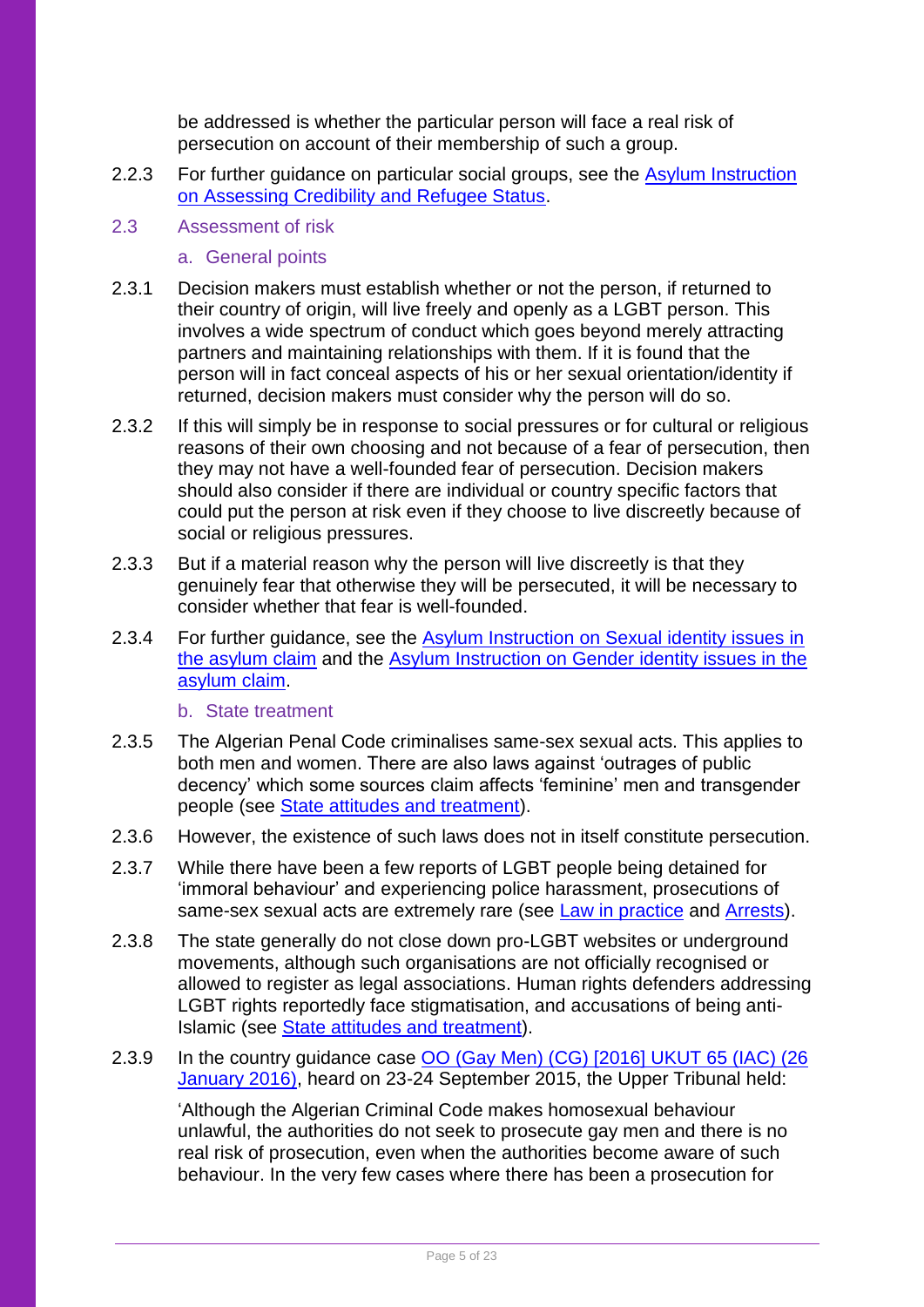homosexual behaviour, there has been some other feature that has given rise to the prosecution. The state does not actively seek out gay men in order to take any form of action against them, either by means of prosecution or by subjecting gay men to other forms of persecutory illtreatment' (paragraph 172).

- 2.3.10 The evidence does not show a significant change in the country situation since [OO \[2016\]](http://www.bailii.org/uk/cases/UKUT/IAC/2016/65.html) was promulgated.
- 2.3.11 In general, LGBT persons in Algeria are not subject to treatment by the state which amounts to persecution or serious harm. However, decision makers must consider whether there are particular factors specific to the person which would place them at real risk. The onus is on the person to demonstrate this.

#### c. Societal treatment

- 2.3.12 Algeria is a conservative society where behaviour is referenced by the strict Islamic values endorsed by the state. Male/female gender roles are considered distinct. Public displays of affection are not acceptable. While there is limited information that there is an open LGBT 'community' of people who are open about their sexuality or gender identity, in recent years LGBT people have become increasingly visible online, albeit generally in an anonymous capacity (see [societal norms](#page-15-1) and [Societal treatment\)](#page-15-0).
- 2.3.13 In the country guidance case of [OO \[2016\],](http://www.bailii.org/uk/cases/UKUT/IAC/2016/65.html) the Upper Tribunal noted that very few gay men are open about their sexuality but this is because of a desire to avoid social disapproval, to avoid violating deep-rooted cultural norms, or because such norms mean that Algerian men who have a sexual 'preference' for other men do not view themselves as 'gay'. Their decision to be discreet is not generally because of a fear of persecution.
- 2.3.14 The UT further explained that:

'Put another way, a gay man who did live openly as such in Algeria may well attract upsetting comments; find his relationships with friends or work colleagues damaged; or suffer other discriminatory repercussions such as experiencing difficulty in dealing with some suppliers or services. But none of that amounts to persecution' (see paras 166 and 168).

- 2.3.15 Within their own family, an LGBT person who 'comes out' may face abuse, including physical violence and forced marriage although there is limited information on how prevalent this is (see [Family treatment\)](#page-17-1).
- 2.3.16 In [OO \[2016\],](http://www.bailii.org/uk/cases/UKUT/IAC/2016/65.html) the Upper Tribunal found with regard to gay men in particular that:

'… [they] may well face an extremely hostile reaction from family members when their homosexuality is discovered that may escalate into violence. There is a risk of that being the case throughout Algerian society but it is clear from the evidence that that is especially the case in the less affluent and densely populated neighbourhoods where, typically, values will be conservative and non-secular and households are under close scrutiny from neighbours' (paragraph 147).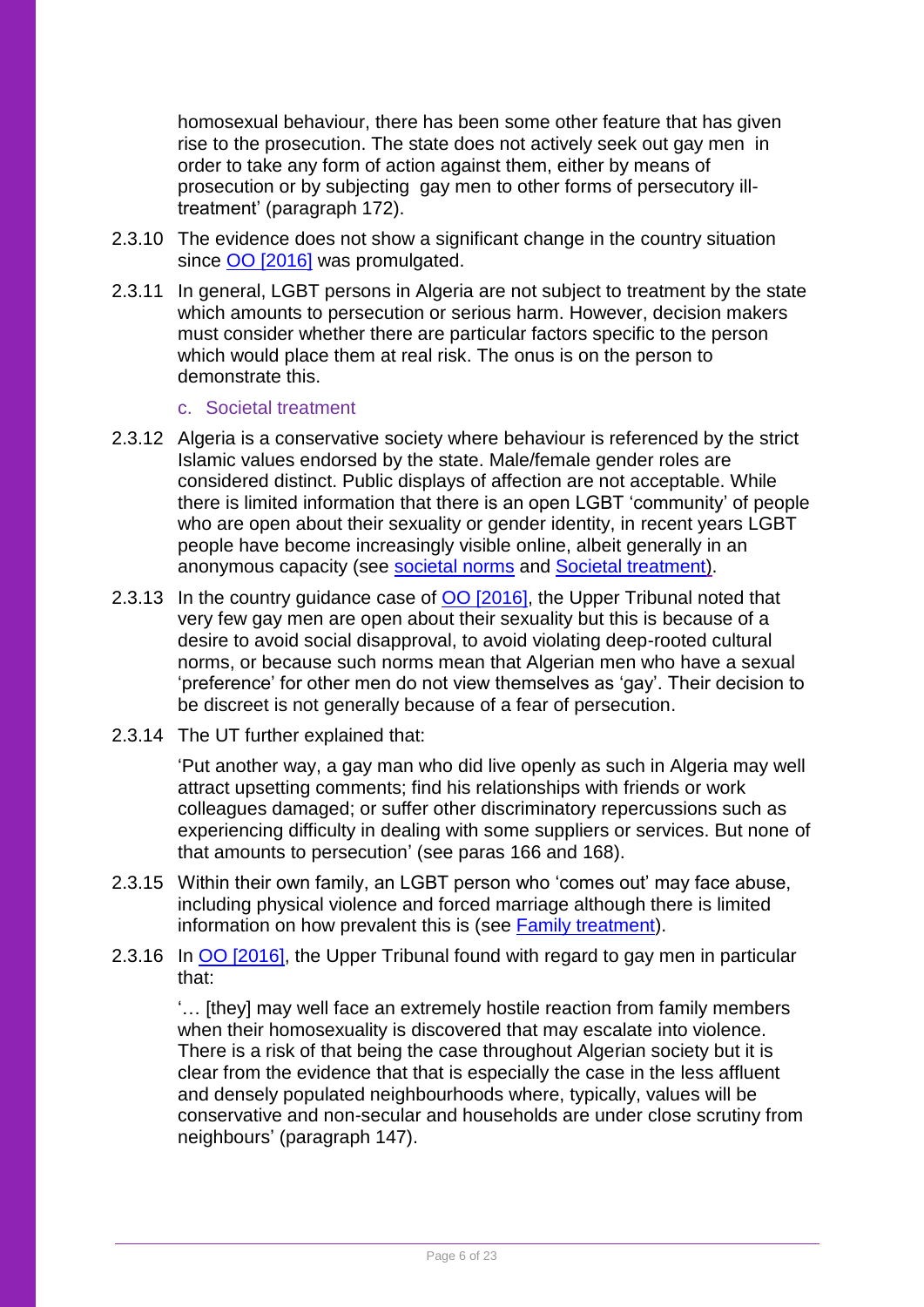### 2.3.17 The Upper Tribunal in [OO \[2016\]](http://www.bailii.org/uk/cases/UKUT/IAC/2016/65.html) went on to find that:

- 'The only risk of ill-treatment at a level to become persecution likely to be encountered by a gay man in Algeria is at the hands of his own family, after they have discovered that he is gay. There is no reliable evidence such as to establish that a gay man, identified as such, faces a real risk of persecutory ill-treatment from persons outside his own family.
- 'Where a gay man remains living with his family to whom he has disclosed his sexual orientation in circumstances where they are prepared to tolerate that, his decision to live discreetly and to conceal his homosexuality outside the family home is not taken to avoid persecution but to avoid shame or disrespect being brought upon his family. That means that he has chosen to live discreetly, not to avoid persecution but for reasons that do not give rise to a right to international protection.
- 'Where a gay man has to flee his family home to avoid persecution from family members, in his place of relocation he will attract no real risk of persecution because, generally, he will not live openly as a gay man. As the evidence does not establish that he will face a real risk of persecution if subsequently suspected to be a gay man, his decision to live discreetly and to conceal his sexual orientation is driven by respect for social mores and a desire to avoid attracting disapproval of a type that falls well below the threshold of persecution. Quite apart from that, an Algerian man who has a settled preference for same sex relationships may well continue to entertain doubts as to his sexuality and not to regard himself as a gay man , in any event' (paragraph 186).
- 2.3.18 The Upper Tribunal concluded that:

'… a gay man from Algeria will be entitled to be recognised as a refugee only if he shows that, due to his personal circumstances, it would be unreasonable and unduly harsh to expect him to relocate within Algeria to avoid persecution from family members, or because he has a particular characteristics that might, unusually and contrary to what is generally to be expected, give rise to a risk of attracting disapproval at the highest level of the possible range of adverse responses from those seeking to express their disapproval of the fact of his sexual orientation' (paragraph 190).

- 2.3.19 In the CG case of **OO [2016]**, the Upper Tribunal only considered the position of gay men (and in effect bi-sexual men since it is their same-sex sexual conduct which may lead to difficulties), not lesbian (or bisexual women) or trans persons.
- 2.3.20 However, it is likely that such persons may experience societal intolerance and discrimination, including from members of their family, where their sexual orientation or gender identity becomes known (see societal attitudes [and treatment\)](#page-15-0).
- 2.3.21 Similarly to gay (and bisexual) men, lesbian, bi-sexual and transgender persons may also adapt their behaviour to be discreet about their sexual orientation or gender identity in order to comply with social norms and expectations, rather than to avoid persecution or serious harm.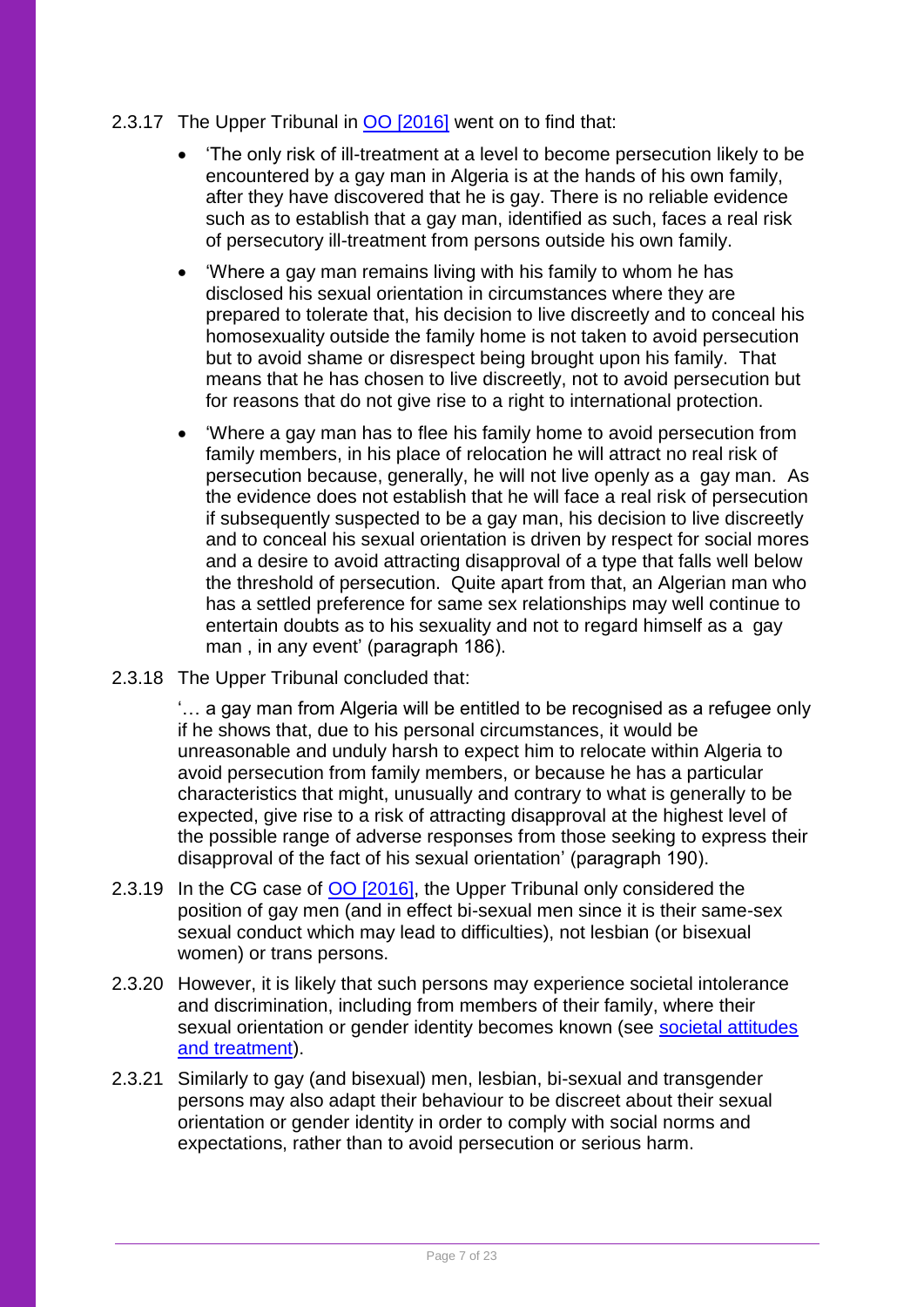- 2.3.22 In the case of women this may compound the discrimination they face in law and through traditional social practices.
- 2.3.23 For further information on conditions for women, see the country policy and information note on [Algeria: Background information including actors of](https://www.gov.uk/government/publications/algeria-country-policy-and-information-notes)  [preotection and internal relocation.](https://www.gov.uk/government/publications/algeria-country-policy-and-information-notes)
- 2.3.24 For further guidance on assessing risk, see the Asylum Instruction on [Assessing Credibility and Refugee Status.](https://www.gov.uk/government/publications/considering-asylum-claims-and-assessing-credibility-instruction)
- 2.3.25 Decision makers must also refer to the [Asylum Instruction on Sexual identity](https://www.gov.uk/government/publications/sexual-identity-issues-in-the-asylum-claim)  [issues in the asylum claim](https://www.gov.uk/government/publications/sexual-identity-issues-in-the-asylum-claim) and the [Asylum Instruction on Gender identity](https://www.gov.uk/government/publications/dealing-with-gender-identity-issues-in-the-asylum-claim-process)  [issues in the asylum claim.](https://www.gov.uk/government/publications/dealing-with-gender-identity-issues-in-the-asylum-claim-process)

[Back to Contents](#page-1-0)

#### <span id="page-7-0"></span>2.4 Protection

- 2.4.1 Where the person's fear is of persecution or serious harm at the hands of the state, they will not be able to obtain protection.
- 2.4.2 In the case of [OO \[2016\],](http://www.bailii.org/uk/cases/UKUT/IAC/2016/65.html) the Upper Tribunal found that

'… where a gay man does face a real risk of persecution, which, when such occurs, is likely to be from his own family members, there is no sufficiency of protection available from the police or other state authorities' (para 176).

- 2.4.3 This applies equally to lesbian, bi-sexual and transgender persons.
- 2.4.4 Reports published since the promulgation of [OO \[2016\]](http://www.bailii.org/uk/cases/UKUT/IAC/2016/65.html) noted that LGBT persons were reluctant to report abuse to the police for fear of reprisal by the authorities (see [State attitudes and treatment\)](#page-13-0).
- 2.4.5 For further guidance on assessing the availability of state protection, see the [Asylum Instruction on Assessing Credibility and Refugee Status.](https://www.gov.uk/government/publications/considering-asylum-claims-and-assessing-credibility-instruction)
- 2.4.6 See also country policy and information note on [Algeria: Background](https://www.gov.uk/government/publications/algeria-country-policy-and-information-notes)  [information including actors of preotection and internal relocation.](https://www.gov.uk/government/publications/algeria-country-policy-and-information-notes)

#### [Back to Contents](#page-1-0)

#### <span id="page-7-1"></span>2.5 Internal relocation

- 2.5.1 As the person's fear is of persecution and/or serious harm by the state, they will not be able to relocate to escape that risk.
- 2.5.2 Where the threat is from a non-state actor, decision makers should consider each case on its individual circumstances to ascertain if the threat is local and could be removed by internal relocation.
- 2.5.3 In regard to gay men, in the case of [OO \[2016\]](http://www.bailii.org/uk/cases/UKUT/IAC/2016/65.html) the Upper Tribunal found:

'… whether there is a safe and reasonable internal relocation option, is a difficult and complex one in the Algerian context. Generally, there will be no real difficulty preventing relocation and there is no indication that disapproving family members have the means, inclination or reach to cause difficulties after relocation. But where such a person has established himself elsewhere in Algeria, as marriage is expected of Algerian men, in pursuance of what is seen as an "Islamic duty to procreate", it may well, sooner or later,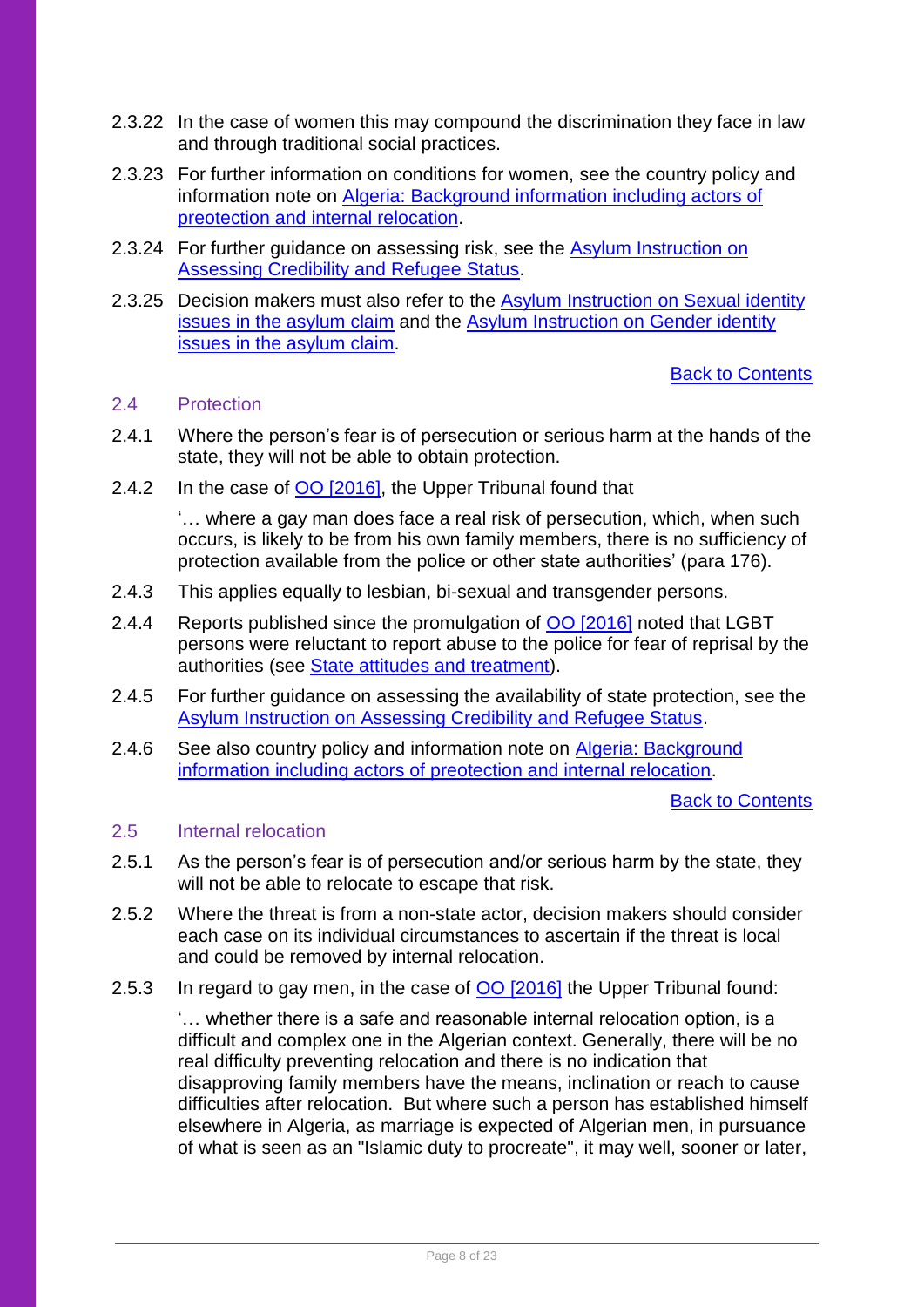become apparent that he has not adhered to the norms expected and that is likely to generate suspicion that he is a gay man.

[... However] [t]here is no real risk of gay men being subjected to violence or other persecutory ill-treatment outside the family home, either at the hands of the authorities or by members of the public with whom gay men have to engage. There is an absence of reliable evidence of that occurring' (paragraphs 181-182).

2.5.4 The Upper Tribunal also found that:

'Where a gay man has to flee his family home to avoid persecution from family members, in his place of relocation he will attract no real risk of persecution because, generally, he will not live openly as a gay man. As the evidence does not establish that he will face a real risk of persecution if subsequently suspected to be a gay man, his decision to live discreetly and conceal his sexual orientation is driven by respect for social mores and a desire to avoid attracting disapproval of a type that falls well below the threshold of persecution. Quite apart from that, an Algerian man who has a settled preference for same sex relationships may well continue to entertain doubts as to his sexuality and not regard himself as a gay man, in any event' (paragraph 186 (c).

- 2.5.5 The Upper Tribunal in OO only considered the position for gay men. However, Algeria is a patriarchal society where women have an inferior status to men. Lesbians and bisexual women may face difficulties in internally relocating that do not exist for men. Equally, bi-sexual and transgender men face similar difficulties where they do not conform to cultural norms (see Gender norms).
- 2.5.6 Internal relocation will not be an option if it depends on the person concealing their sexual orientation and / or gender identity in the proposed new location for fear of persecution.
- 2.5.7 See also country policy and information note on Algeria: Background [information including actors of preotection and internal relocation.](https://www.gov.uk/government/publications/algeria-country-policy-and-information-notes)
- 2.5.8 For further guidance on internal relocation, see the Asylum Instructions on [Assessing Credibility and Refugee Status,](http://ec.europa.eu/dgs/home-affairs/what-we-do/policies/asylum/european-asylum-support-office/coireportmethodologyfinallayout_en.pdf) [Sexual orientation in asylum](https://www.gov.uk/government/publications/sexual-identity-issues-in-the-asylum-claim)  [claims](https://www.gov.uk/government/publications/sexual-identity-issues-in-the-asylum-claim) and [Gender identity issues](https://www.gov.uk/government/publications/dealing-with-gender-identity-issues-in-the-asylum-claim-process) in the asylum claim.

#### [Back to Contents](#page-1-0)

#### <span id="page-8-0"></span>2.6 Certification

- 2.6.1 Where a claim is refused, it is unlikely to be certifiable as 'clearly unfounded' under section 94 of the Nationality, Immigration and Asylum Act 2002.
- 2.6.2 For further guidance on certification, see Certification of Protection and [Human Rights claims under section 94 of the Nationality, Immigration and](https://www.gov.uk/government/publications/sexual-identity-issues-in-the-asylum-claim)  [Asylum Act 2002 \(clearly unfounded claims\).](https://www.gov.uk/government/publications/sexual-identity-issues-in-the-asylum-claim)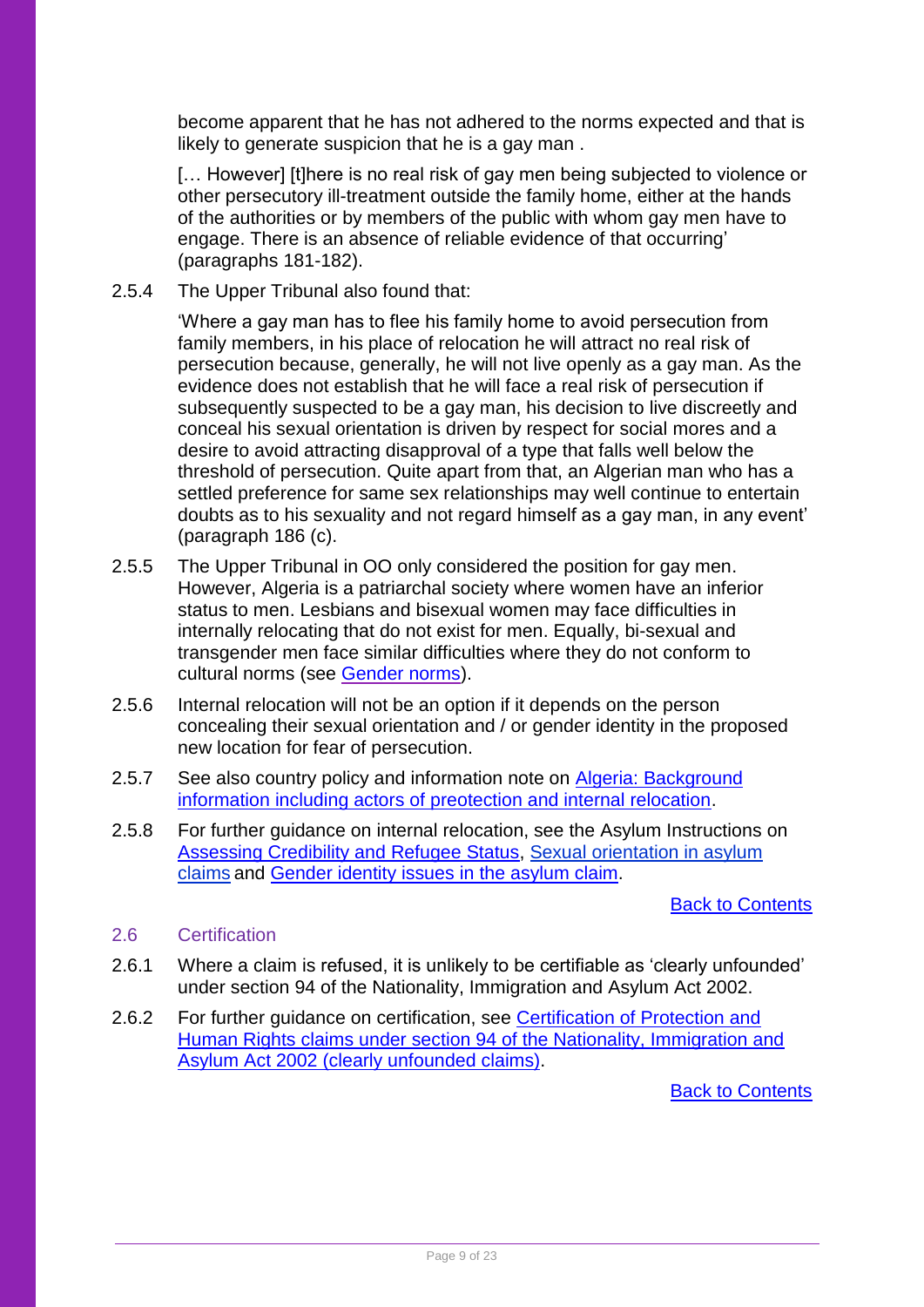## <span id="page-9-0"></span>**3. Policy summary**

- 3.1.1 While same-sex sexual acts are criminalised, LGBT people are not generally prosecuted or persecuted by the State
- 3.1.2 Caselaw has found that the only risk of ill-treatment at a level to become persecution and likely to be encountered by a gay man is at the hands of his own family, after they have discovered that he is gay. The evidence does not establish that a man will face persecution from people outside his family.
- 3.1.3 Caselaw has also found that where a gay man remains living with his family to whom he has disclosed his sexual orientation, his decision to conceal his sexual orientation outside the family home is not taken to avoid persecution but to avoid shame or disrespect being brought upon his family.
- 3.1.4 Alternatively, where a gay man has to flee his family home to avoid persecution from family members, he is unlikely to live as an openly gay man; this is because of a respect for social mores and a desire to avoid attracting disapproval of a type that falls well below the threshold of persecution.
- 3.1.5 Lesbians, bisexual women and trans people are likely to experience societal intolerance and discrimination, including from members of their family, where their sexual orientation or gender identity becomes known. In the case of women this may compound the discrimination they face in law and through traditional social practices because of their gender.
- 3.1.6 LGBT people may face societal discrimination and ill-treatment from nonstate actors but not generally at a level that gives rise to a risk of persecution or serious harm. However, there may be circumstances where ill-treatment may be sufficiently serious by its nature and repetition to constitute persecution or serious harm. Each case needs to be decided on its merits.
- 3.1.7 Where LGBT people have a well founded fear of persecution, protection is not available.
- 3.1.8 Internal relocation is generally reasonable in most cases, but it will depend on the facts of the case, and the individual circumstances of the person.
- 3.1.9 Where a claim is refused, it is unlikely to be certifiable as 'clearly unfounded'.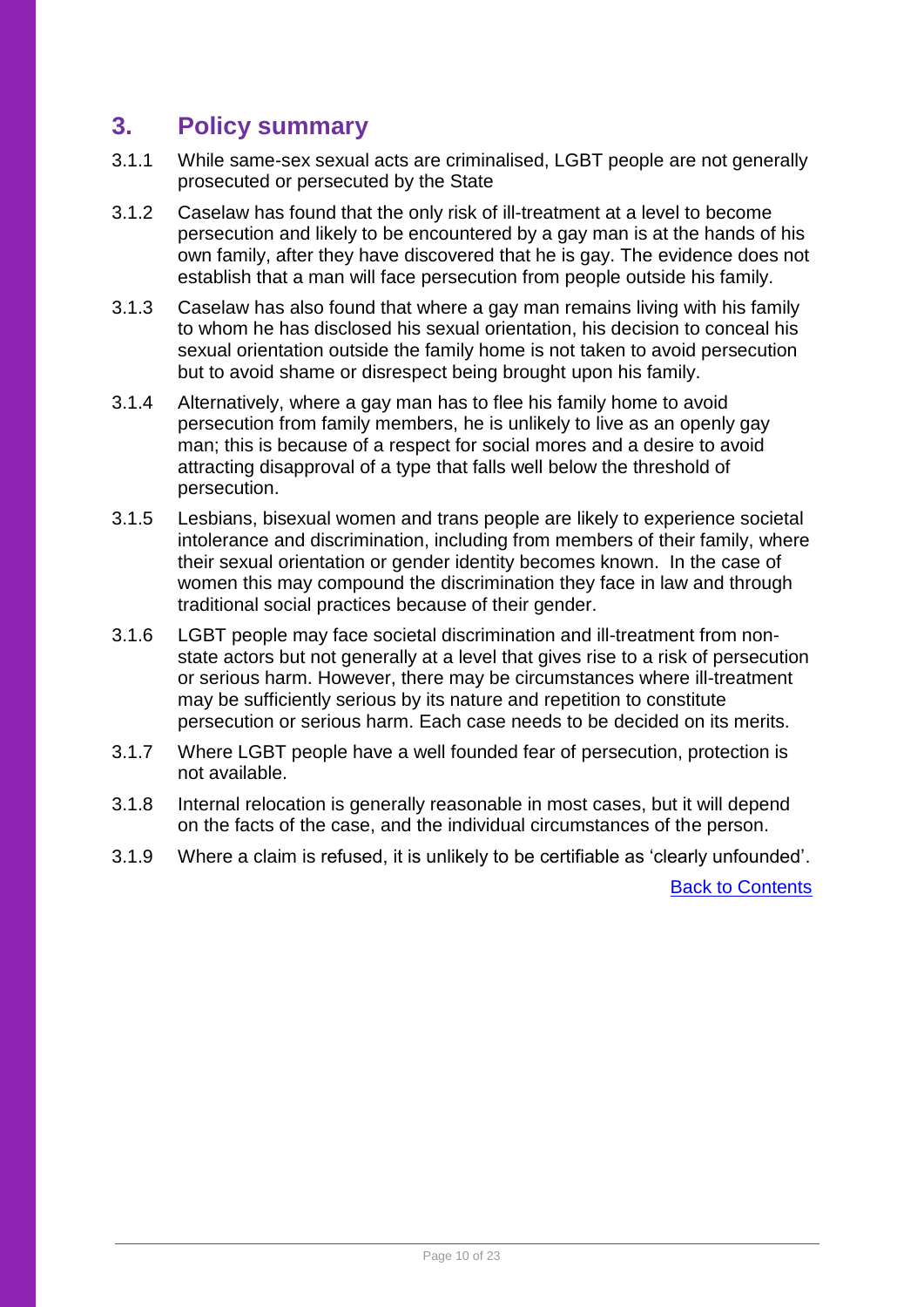# <span id="page-10-0"></span>Country information

## <span id="page-10-1"></span>**4. Legal context**

### <span id="page-10-2"></span>4.1 Constitutional protections

4.1.1 According to an undated article on the Refugeelegalaid.org website:

'Although homosexuality is illegal in Algeria, there should be some broad protections provided in the Algerian Constitution:

- Equality for all citizens (Art 24)
- Respect for Human Rights (Art 36)
- Freedom of creed and opinion (Art 36)
- Right to privacy (Art 39)<sup>1</sup>
- 4.1.2 However, the same site opined that 'Unfortunately, however, the rights established in the Constitution do very little to prevent discrimination of the LGBTI Community. The government has introduced no anti-discrimination laws to protect homosexuals from harassment.<sup>2</sup>

[Back to Contents](#page-1-0)

#### <span id="page-10-3"></span>4.2 Sharia Law

- 4.2.1 The undated article on the Refugeelegalaid.org website noted that 'Algeria also practices Sharia law, which reportedly calls for the death of homosexuals<sup>3</sup>.
- 4.2.2 The US State Department's 2013 International Religious Freedom Report for Algeria noted that 'family law ... draws on sharia (Islamic) law. $4$
- 4.2.3 Similarly, the US State Department's 2016 International Religious Freedom Report for Algeria stated 'The constitution declares Islam to be the state religion and prohibits state institutions from engaging in behaviour incompatible with Islamic values.' 5

See also [Religious attitudes/treatment.](#page-18-0)

[Back to Contents](#page-1-0)

-<sup>1</sup> Refugeelegalaid.org. 'Rights in Exile Programme', undated,

[http://www.refugeelegalaidinformation.org/algeria-lgbi-resources.](http://www.refugeelegalaidinformation.org/algeria-lgbi-resources) Accessed 6 July 2017 <sup>2</sup> Refugeelegalaid.org. 'Rights in Exile Programme', undated,

[http://www.refugeelegalaidinformation.org/algeria-lgbi-resources.](http://www.refugeelegalaidinformation.org/algeria-lgbi-resources) Accessed 6 July 2017  $3$  Refugeelegalaid.org. 'Rights in Exile Programme', undated,

[http://www.refugeelegalaidinformation.org/algeria-lgbi-resources.](http://www.refugeelegalaidinformation.org/algeria-lgbi-resources) Accessed 6 July 2017 <sup>4</sup> USSD, International Religious Freedom Report for 2013 – Algeria,

[http://www.state.gov/j/drl/rls/irf/religiousfreedom/index.htm#wrapper,](http://www.state.gov/j/drl/rls/irf/religiousfreedom/index.htm#wrapper) Accessed 19 August 2015 5 USSD, International Religious Freedom Report for 2016 – Algeria - August 2017 <https://www.state.gov/j/drl/rls/irf/religiousfreedom/index.htm?dlid=268884&year=2016#wrapper>

Accessed 29 August 2017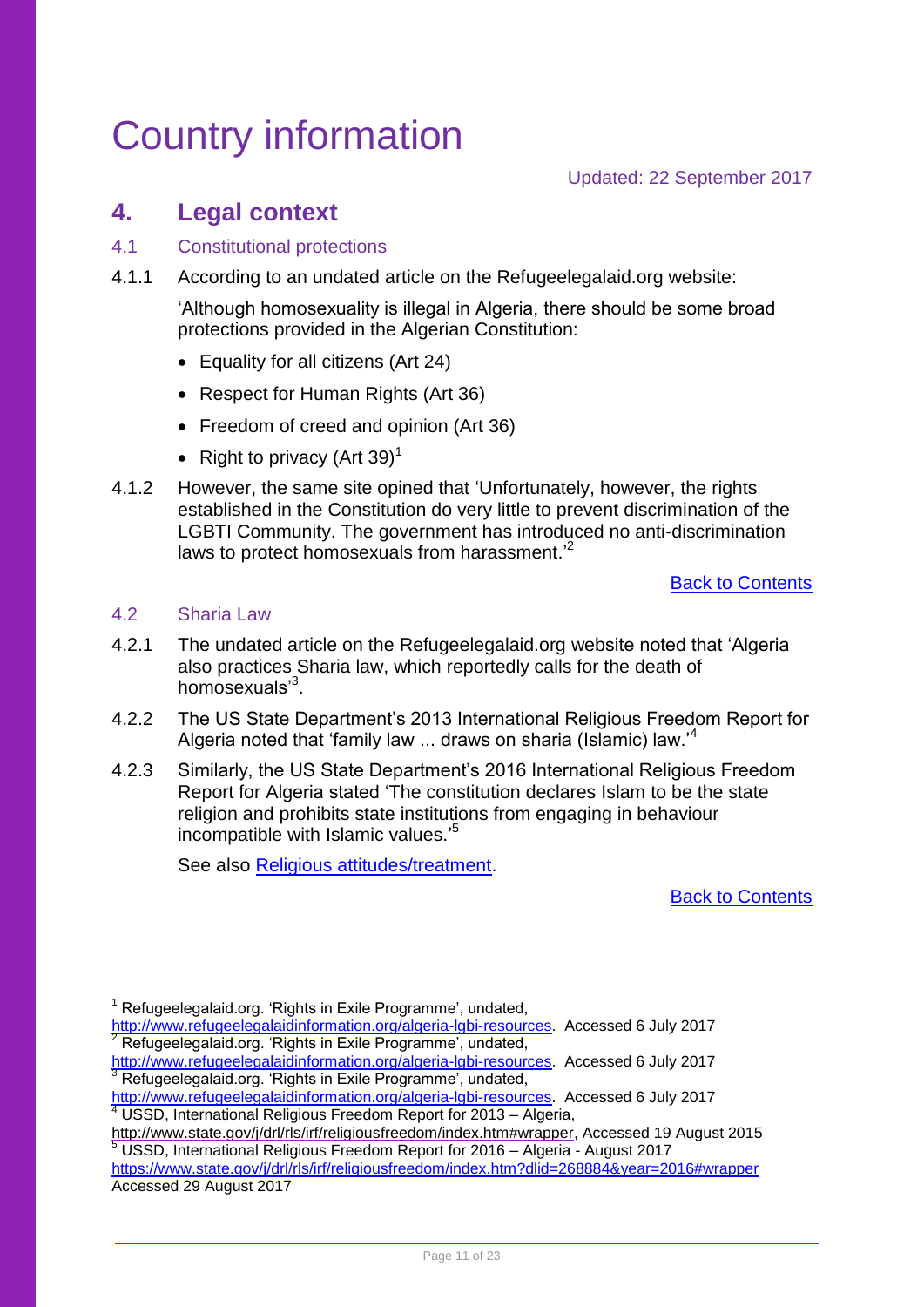### <span id="page-11-0"></span>4.3 Criminal/Penal Code

- 4.3.1 The Algerian Penal Code (Ordinance 66-156 of 8 June 1966) states that:
	- 'any outrage of public decency will be punished with two months to two years imprisonment and a fine of 500-2,000 dinars' (Article 333)
	- 'if that outrage of public decency consists of an act against nature with an individual of the same sex, the punishment will be six months to three years imprisonment and a fine of 1,000-10,000 dinars' (Article 333)
	- 'anyone who participates in the creation or the distribution of any material that are inconsistent with public decency will be punished to two months to two years imprisonment and a fine of 500-2,000 dinars'  $(A$ rticle 333). $<sup>6</sup>$ </sup>
	- "A breach of decency punished by two months to two years in prison and a fine of 500 to 2000 Algerian dinar. The punishment for those convicted of "abnormal sexual acts" is six months to three years in prison and a fine of 1,000 to 10,000 Algerian dinars." (Article 338).<sup>7</sup>
- 4.3.2 The International Lesbian, Gay, Bi-sexual, Trans & Intersex Association (ILGA) noted:

'In the 2014 and 1982 revisions of this gender-neutral Penal Code,292 Article 338 outlaws "d'homosexualité", while Article 333 reiterated public decency makes the publication of writings, images, etc, contrary to this standard punishable. This then goes beyond the scope of traditional sexual behaviour-based regulation, and is more akin to the 'promotion' of nonheterosexual identity found in Russia, Nigeria and other States. Article 338 finds root in the French colonial legal system in place prior to the adaptation of the first national penal code in 1966.

'In its 2nd cycle UPR [Universal Periodic Review] in May 2012, Algeria 'noted' (functionally rejected) two recommendations (Spain and Canada) to decriminalise same-sex sexual relations, "and take measures to ensure equality and non-discrimination on all grounds" in conformity with Articles 17 and 26 (privacy and non-discrimination) of the International Covenant on Civil and Political Rights (ICCPR).'<sup>8</sup>

4.3.3 The USSD report for 2016 states:

"The law criminalises public and consensual same-sex sexual relations by men or women with penalties that include imprisonment of six months to three years and a fine of DZD 1,000 to DZD 10,000 (\$9 to \$92). The law also stipulates penalties that include imprisonment of two months to two

 6 International Refugee Rights Initiative, Algeria LGBTI Resources (undated), [http://www.refugeelegalaidinformation.org/algeria-lgbti-resources-0,](http://www.refugeelegalaidinformation.org/algeria-lgbti-resources-0) accessed 23 June 2017

<sup>7</sup> International Lesbian, Gay, Bisexual, Trans and Intersex Association, 'State sponsored homophobia – Algeria, 15 October 2016

[http://ilga.org/downloads/02\\_ILGA\\_State\\_Sponsored\\_Homophobia\\_2016\\_ENG\\_WEB\\_150516.pdf](http://ilga.org/downloads/02_ILGA_State_Sponsored_Homophobia_2016_ENG_WEB_150516.pdf) Accessed 23 June 2017

<sup>8</sup> International Lesbian, Gay, Bisexual, Trans and Intersex Association, 'State sponsored homophobia – Algeria' 15 October 2016

[http://ilga.org/downloads/02\\_ILGA\\_State\\_Sponsored\\_Homophobia\\_2016\\_ENG\\_WEB\\_150516.pdf.](http://ilga.org/downloads/02_ILGA_State_Sponsored_Homophobia_2016_ENG_WEB_150516.pdf) Accessed 23 June 2017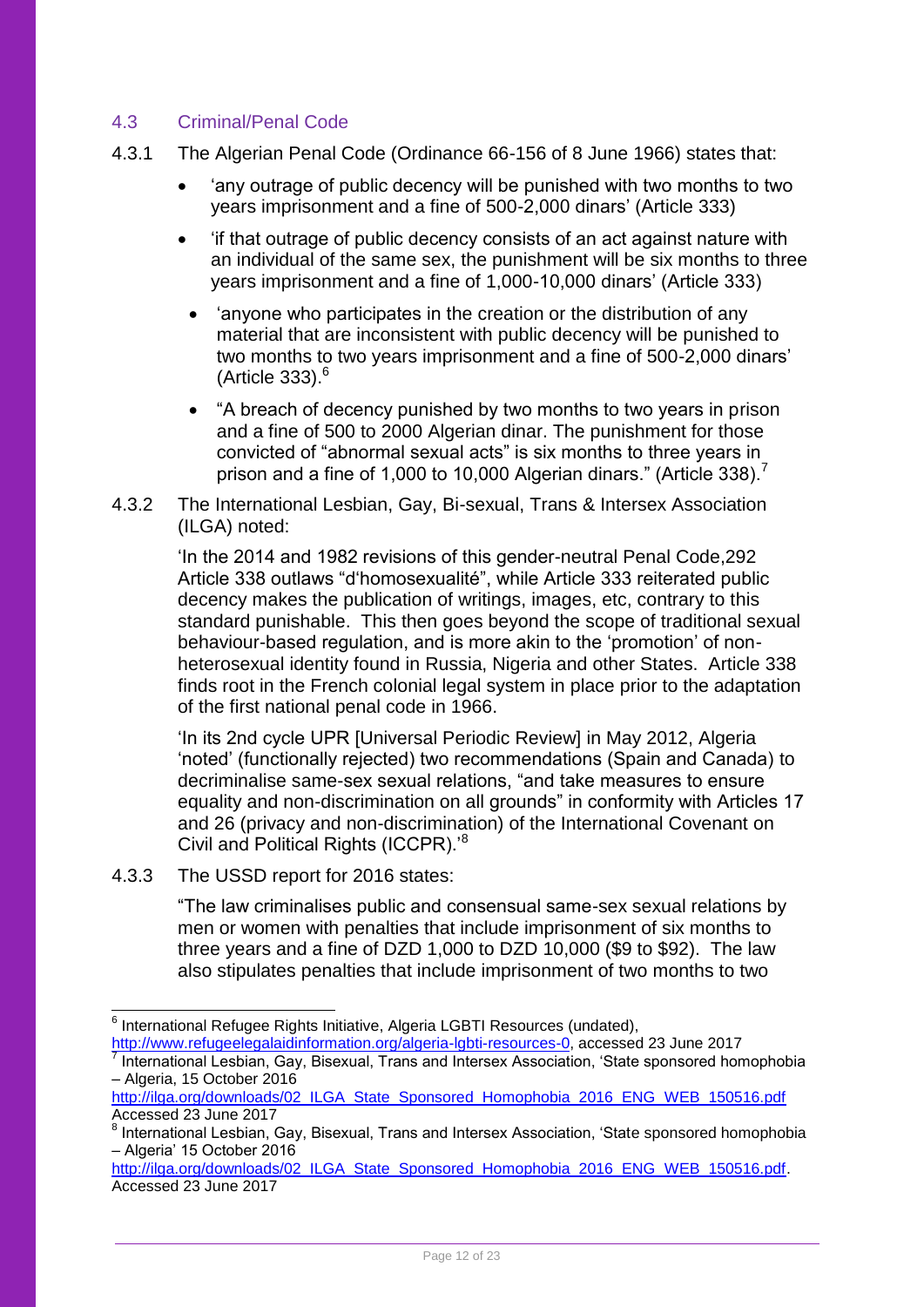years and fines of DZD 500 to DZD 2,000 (\$5 to \$18) for anyone convicted of having committed a 'homosexual act'. If a minor is involved, the adult may face up to three years' imprisonment and a fine of DZD 10,000 (\$92). $9$ 

4.3.4 According to the Amnesty International submission for the Universal Periodic Review  $-27<sup>th</sup>$  session of the UPR working group, May 2017 'Article 338 of the Penal Code carries up to three years in prison and a fine; Article 339 of the Penal Code carries up to two years in prison. In June 2016, Algeria was one of 18 members of the UN Human Rights Council to vote against the appointment of an Independent Expert on protection against violence and discrimination based on sexual orientation and gender identity.<sup>10</sup>

[Back to Contents](#page-1-0)

#### <span id="page-12-0"></span>4.4 Law in practice

1

- 4.4.1 Human Rights Watch, in their World Report for 2017 Algeria, note: Algeria's penal code criminalizes same sex relations with a prison sentence of two months to two years. In 2015, several people were arrested for samesex relations but none were prosecuted.<sup>11</sup>
- 4.4.2 The news website 'Muftah' noted:

'In Algeria, homosexuality is criminalized in Section 6 of the Penal Code, "Offenses against Morality," specifically in Articles 333 and 338. Both male and female homosexuality are denied and seen as "abnormal."

'Article 333 states that "[e]very person who commits a public indecency outrage is punished by imprisonment of two months and a fine ranging from 500 to 2000 DA (Algerian Dinars). When the public indecency outrage consists of an act against nature with a same-sex person, the sentence is imprisonment from six months to three years and fines from 1000 to 10000 DA."

'Article 338 states that "Whoever is guilty of a homosexual act will be punished with imprisonment from two months to two years and a fine from 500 to 2000 DA. If one of the persons is a minor under 18 years old, the sentence for the adult person maybe raised to three years of imprisonment and a fine of 10000 DA."

'Society punishes gay and lesbian persons by marginalizing them. In fact, few Algerians are aware of the penal articles criminalizing homosexuality. They are rarely enforced, and few complaints are filed. As such, this legal framework strengthens the fear and shame surrounding homosexuality and supports religious, social, and familial-based prohibitions about sexuality in general and "deviant" sexual behaviour in particular.<sup>12</sup>

 $9$  USSD, Country Report on Human Rights Practices  $-2016$ , (Section 6 Discrimination, Societal Abuses, and Trafficking in Persons), 3 March 2017,

<https://www.state.gov/documents/organization/265702.pdf> Accessed 21 July 2017 Amnesty International,"Impunity Past and Present":Amnesty International submission for the un Universal Periodic Review – 27th session of the upr working group, May 2017' September 2016 <http://www.refworld.org/pdfid/5878f2a04.pdf> Accessed 23 June 2017

<sup>1&</sup>lt;sub>1</sub> Human Rights Watch: World Report 2017: Algeria: Dated 12 January 2017 <https://www.hrw.org/world-report/2017/country-chapters/algeria> Accessed 1 August 2017

Muftah, 'Gay and Lesbian Mobilisation in Algeria', 15 December 2014, [https://muftah.org/gay-and](https://muftah.org/gay-and-lesbian-mobilization-in-algeria/#.WVUbhvn5xR0)[lesbian-mobilization-in-algeria/#.WVUbhvn5xR0](https://muftah.org/gay-and-lesbian-mobilization-in-algeria/#.WVUbhvn5xR0) Accessed 29 June 2017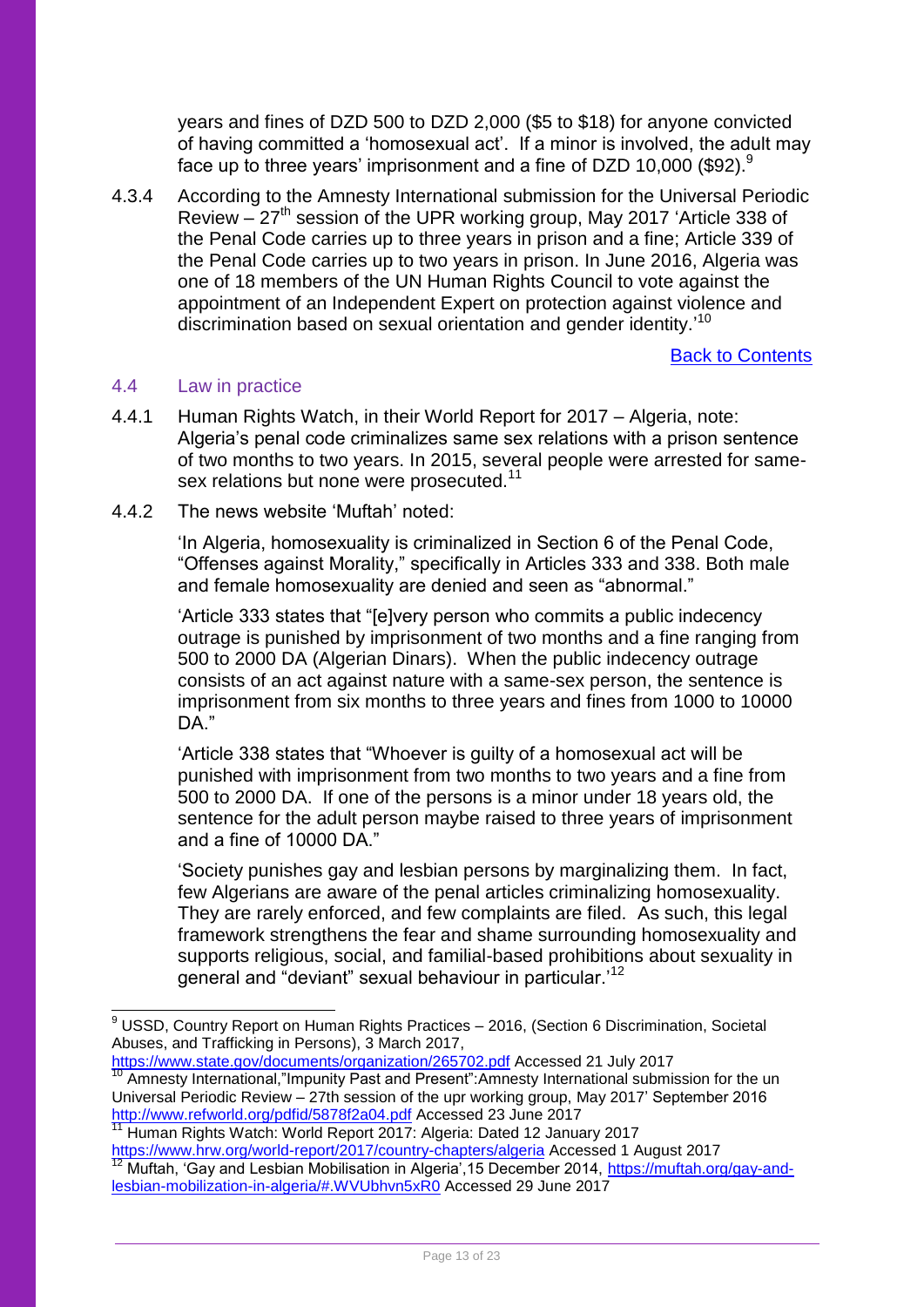4.4.3 In the UN Human Rights Council document, 'Summary of other stakeholders' submissions on Algeria\*, Report of the Office of the United Nations High Commissioner for Human Rights', from the working group on the Universal period Review, 27<sup>th</sup> session, in May 2017, JS4 (Association Alouen, Algeria, and Mantigitna, Brussels, Belgium) stated that:

'despite the constitutional guarantee of the right to non-discrimination, lesbian, gay, bisexual and transgender (LGBT) persons continued to be subjected to discriminatory acts that marginalized them even more, that limited opportunities to set up associations for the promotion of LGBT rights and that made greater awareness of their existence nearly impossible. FLD (Front Line Defenders, Dublin, Ireland) reported that accusations related to being anti-Islam are also used against human rights defenders addressing LGBTI rights, who face stigmatisation and persecution and are forced to work maintaining a very low profile.

'JS4 recommended that Algeria introduce legislation to combat discrimination, including discrimination on grounds of sexual orientation and gender identity, that it define homophobic crime and that it impose severe criminal penalties for homophobic acts and discrimination on grounds of gender identity and sexual orientation.

'...JS4 recommended the adoption of legal reforms to prevent, penalize and eliminate discrimination, including discrimination on grounds of sexual orientation and gender identity.<sup>13</sup>

4.4.4 In May 2017, the Human Rights Council, working on the Universal Periodic Review – 27th session, Summary of other stakeholders' submissions on Algeria – stated:

'JS4 regretted that article 336 of the Criminal Code, under which rape was considered to be a crime, did not address the different circumstances of rape in the case of lesbian, bisexual, transgender and queer women, who were often victims of corrective rape perpetrated by persons in their social or family circles.'<sup>14</sup>

[Back to Contents](#page-1-0)

## <span id="page-13-0"></span>**5. State attitudes and treatment**

#### <span id="page-13-1"></span>5.1 Arrests

1

5.1.1 The USSD report on human rights practices 2016 noted:

'Activists said that the government did not actively punish LGBTI behaviour, but it was complicit in the hate speech propagated by conservative, cultural, and religion-based organizations, some of which associated LGBTI

<sup>&</sup>lt;sup>13</sup> UN Human Rights Council, Summary of other stakeholders' submissions on Algeria, Dated 20 February 2017, A/HRC/WG.6/27/DZA/3, Section C – Equality and non-discrimination, <http://www.refworld.org/docid/59198b074.html> accessed 27 July 2017

<sup>14</sup> UN Human Rights Council, 27TH UPR WORKING GROUP SESSIONS. SOGIESC RECOMMENDATIONS 1 May – 12 May 2017 – Algeria Summary of stakeholders information [http://ilga.org/downloads/27TH\\_UPR\\_WORKING\\_GROUP\\_SESSIONS\\_SOGIESC\\_RECOMMENDA](http://ilga.org/downloads/27TH_UPR_WORKING_GROUP_SESSIONS_SOGIESC_RECOMMENDATIONS.pdf) [TIONS.pdf](http://ilga.org/downloads/27TH_UPR_WORKING_GROUP_SESSIONS_SOGIESC_RECOMMENDATIONS.pdf) accessed 1 August 2017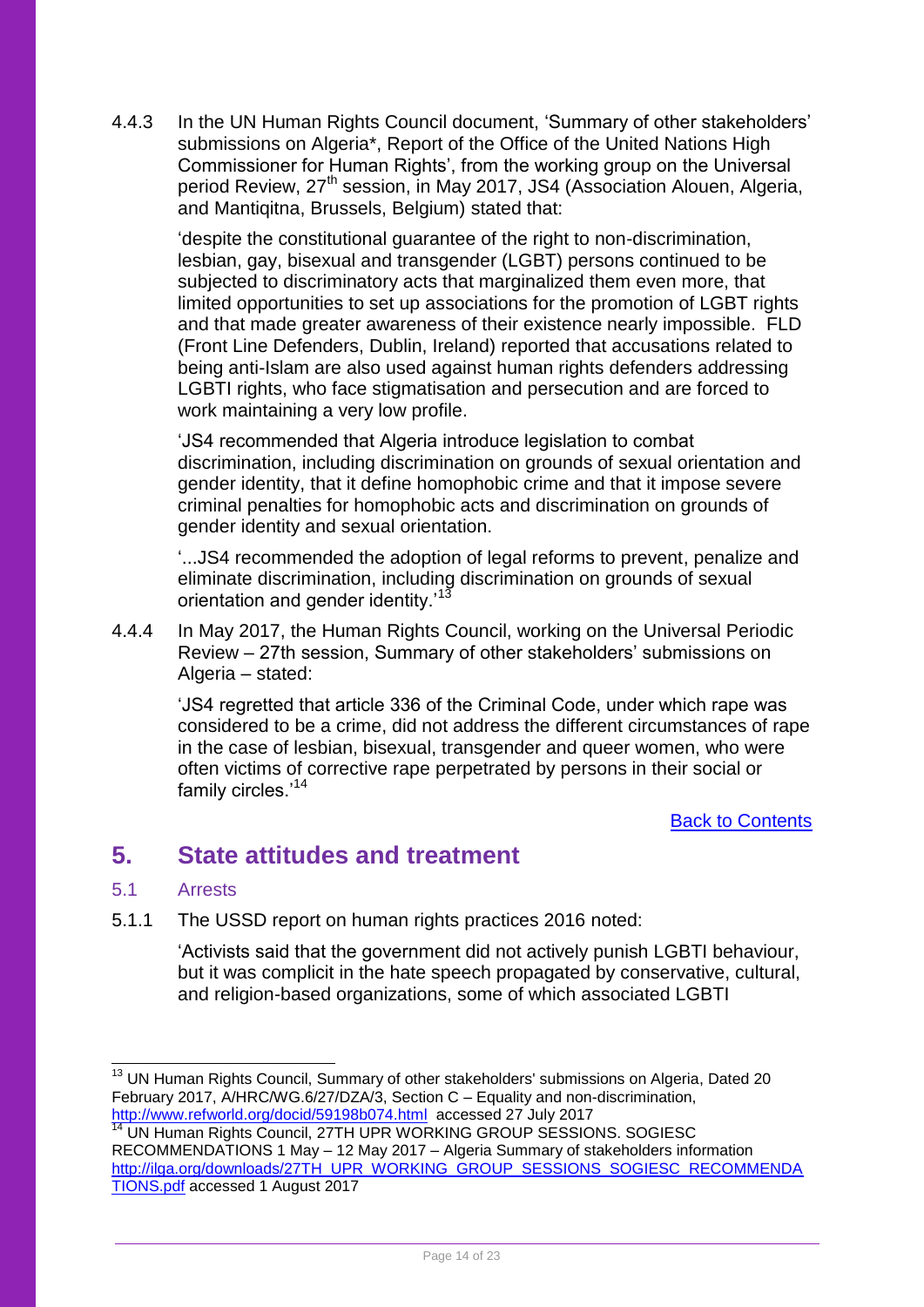individuals with pedophiles and encouraged excluding them from family and society.'<sup>15</sup>

'LGBTI activists reported that the vague wording of laws identifying "homosexual acts" and "acts against nature" permitted sweeping accusations that resulted during the year in multiple arrests for same-sex sexual relations but no known prosecutions.<sup>16</sup>

[Back to Contents](#page-1-0)

#### <span id="page-14-0"></span>5.2 Ill Treatment by the authorities

5.2.1 The USSD report stated:

'Another report released by Trans Homo DZ in November [2016] included allegations by an anonymous former prisoner alleging that prisoners at El Harrach Prison suffered physical and sexual abuse based on their sexual orientation. The former prisoner's report said prisoners who were perceived as gay or transgender were placed in a specific cellblock near other prisoners who had committed serious crimes. The report said gay and transgender prisoners were frequently victims of sexual assaults, including one incident in which prison guards mocked and initially refused medical treatment to a prisoner who was the victim of a gang rape.'

#### 5.2.2 And:

-

'Due to the hacking of one LGBTI organization's website in 2015 and increased offensive and derogatory media coverage specifically denouncing LGBTI practices, activists reported the need to focus their advocacy on personal safety and minimized their activities during the year. Activists reported that members of the LGBTI community declined to report abuse and thus lessened their capacity to report cases of homophobic abuse and rape due to fear of reprisal by authorities. Reporting that access to health services could be difficult because medical personnel often treated LGBTI patients unprofessionally, activists noted that some organizations maintained a list of "LGBTI-friendly" hospitals, and several NGOs operated mobile clinics specifically for vulnerable communities.<sup>'17</sup>

- 5.2.3 Freedom House reported, in their World Report 2016: 'Same-sex sexual relations are punishable with two months to two years in prison, though no prosecutions were reported in 2015.<sup>18</sup>
- 5.2.4 The Human Rights Watch World Report (HRW) for 2017 noted that 'Algeria's penal code criminalizes same sex relations with a prison sentence of two

 $16$  USSD Country Report on Human Rights Practices  $-2016$  – Algeria Section 6. Discrimination, Societal Abuses, and Trafficking in Persons–3 March 2017

<https://www.state.gov/documents/organization/265702.pdf> Accessed 21 July 2017

<sup>&</sup>lt;sup>15</sup> (USSD), Country Report on Human Rights Practices – 2016 – Algeria Section 6. Discrimination, Societal Abuses, and Trafficking in Persons–3 March 2017 <https://www.state.gov/documents/organization/265702.pdf> Accessed 21 June 2017

<sup>17</sup> USSD Country Report on Human Rights Practices – 2016 – Algeria Section 6. Discrimination, Societal Abuses, and Trafficking in Persons – Date of report 3 March 2017

<https://www.state.gov/documents/organization/265702.pdf> Accessed 29 August 2017 18 Freedom House,'World Report 2016 – Algeria', July 2016, https://freedomhouse.org/report/freedom[world/2016/algeria](https://freedomhouse.org/report/freedom-world/2016/algeria) Accessed 1 August 2017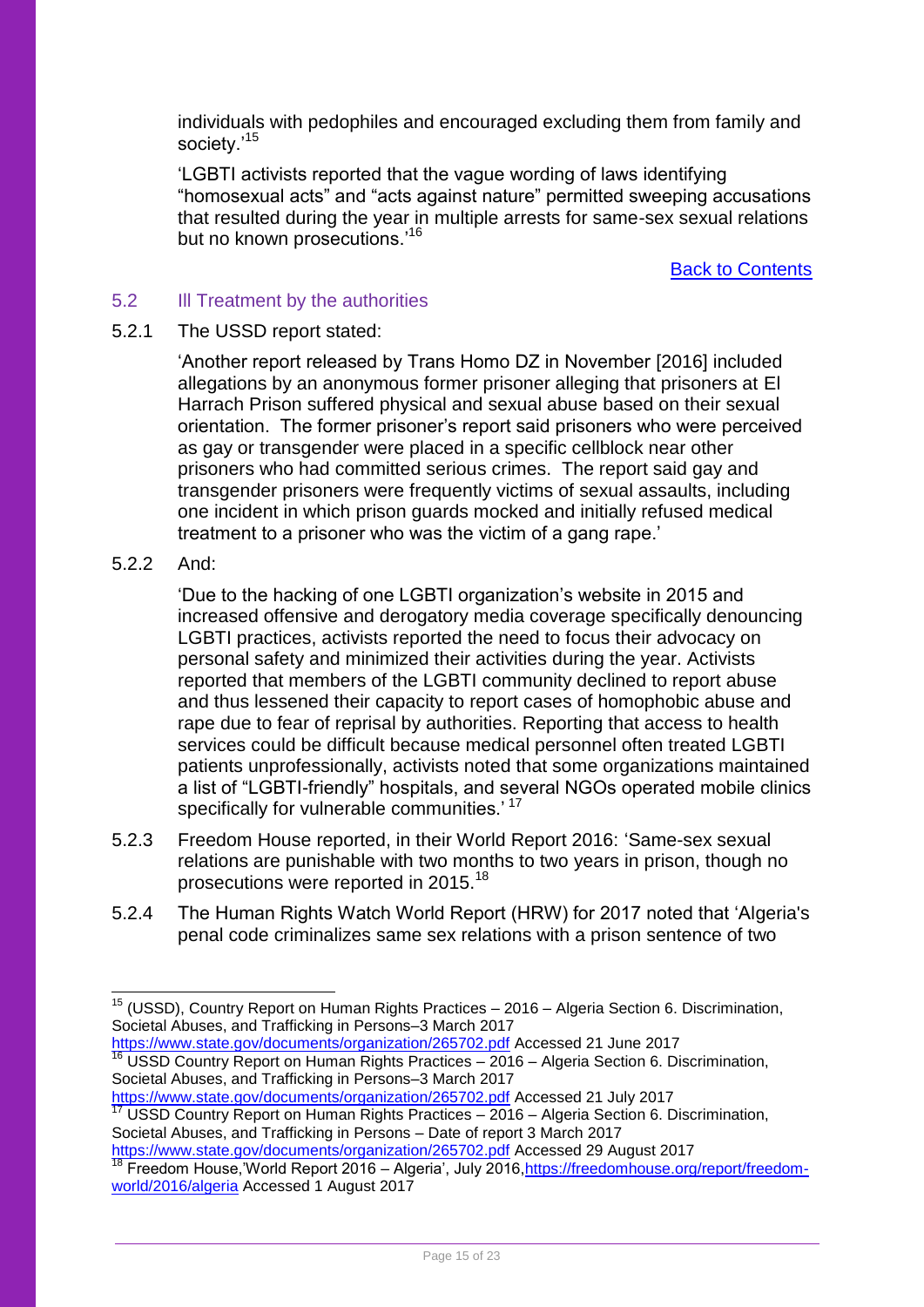months to two years. In 2015, several people were arrested for same-sex relations but none were prosecuted.<sup>19</sup>

**[Back to Contents](#page-1-0)** 

## <span id="page-15-0"></span>**6. Societal attitudes and treatment**

### <span id="page-15-1"></span>6.1 Societal norms

6.1.1 The USSD Country Report on human rights practices 2016 (Algeria) stated:

'...LGBTI persons faced strong societal and religious discrimination. While some lived openly, the vast majority did not, and most feared reprisal from their families or harassment from authorities. One activist reported that of the 100 LGBTI persons he knew, only three had "come out." During a May 2015 radio interview, Minister of Religious Affairs Mohamed Aissa said that combatting individuals who promote the deviation of morality and the dismantling of the family (a reference to the behavior of LGBTI individuals) was more important than the fight against Da'esh...'<sup>20</sup>

6.1.2 In the UN Human Rights Council document, 'Summary of other stakeholders' submissions on Algeria\*, Report of the Office of the United Nations High Commissioner for Human Rights', from the working group on the Universal period Review, 27<sup>th</sup> session, in May 2017, it was noted by 'JS4 (Association Alouen, Algeria, and Mantiqitna, Brussels, Belgium) that:

'hate speech and incitement to hatred targeting the LGBT community had become common even in the media. Prominent religious figures took to television studio sets and encouraged violence against homosexuals. In addition, health workers still viewed homosexuals as persons with psychological disorders. There was a lack of activist human rights and feminist associations owing to the fear that taking a public stance in favour of LGBT rights would result in the immediate withdrawal of accreditation.<sup>21</sup>

- 6.1.3 Freedom House reported, in their World Report 2016 '...Traditional social mores create an extremely hostile environment for LGBT (lesbian, gay, bisexual, and transgender) people. In 2015, LGBT advocacy groups focused mainly on personal safety due to an increase in the intensity of hate speech coming from conservative clerics and the media.<sup>22</sup>
- 6.1.4 The news website 'Muftah', in an article dated 15 December 2014, stated 'In many regional states, homosexuality is seen as a real danger jeopardizing the social order and Muslim culture. The Algerian state has embraced this commonly shared view and used homosexuality's criminalization to protect

Societal Abuses, and Trafficking in Persons – 3 March 2017

<https://www.state.gov/documents/organization/265702.pdf> Accessed 21 June 2017  $^{21}$  UN Human Rights Council, 27TH UPR WORKING GROUP SESSIONS. SOGIESC RECOMMENDATIONS 1 May – 12 May 2017 – Algeria Summary of stakeholders information [http://ilga.org/downloads/27TH\\_UPR\\_WORKING\\_GROUP\\_SESSIONS\\_SOGIESC\\_RECOMMENDA](http://ilga.org/downloads/27TH_UPR_WORKING_GROUP_SESSIONS_SOGIESC_RECOMMENDATIONS.pdf)

[TIONS.pdf](http://ilga.org/downloads/27TH_UPR_WORKING_GROUP_SESSIONS_SOGIESC_RECOMMENDATIONS.pdf) accessed 29th August 2017

<sup>-</sup><sup>19</sup> Human Rights Watch, World Report, Algeria, 'Sexual Orientation and Gender Identity' 12 January 2017<https://www.hrw.org/world-report/2017/country-chapters/algeria> Accessed 25 July 2017 <sup>20</sup> USSD Country Report on Human Rights Practices – 2016 – Algeria Section 6. Discrimination,

<sup>22</sup> Freedom House,'World Report 2016 – Algeria', July 2016, <https://freedomhouse.org/report/freedom-world/2016/algeria> Date accessed 1 August 2017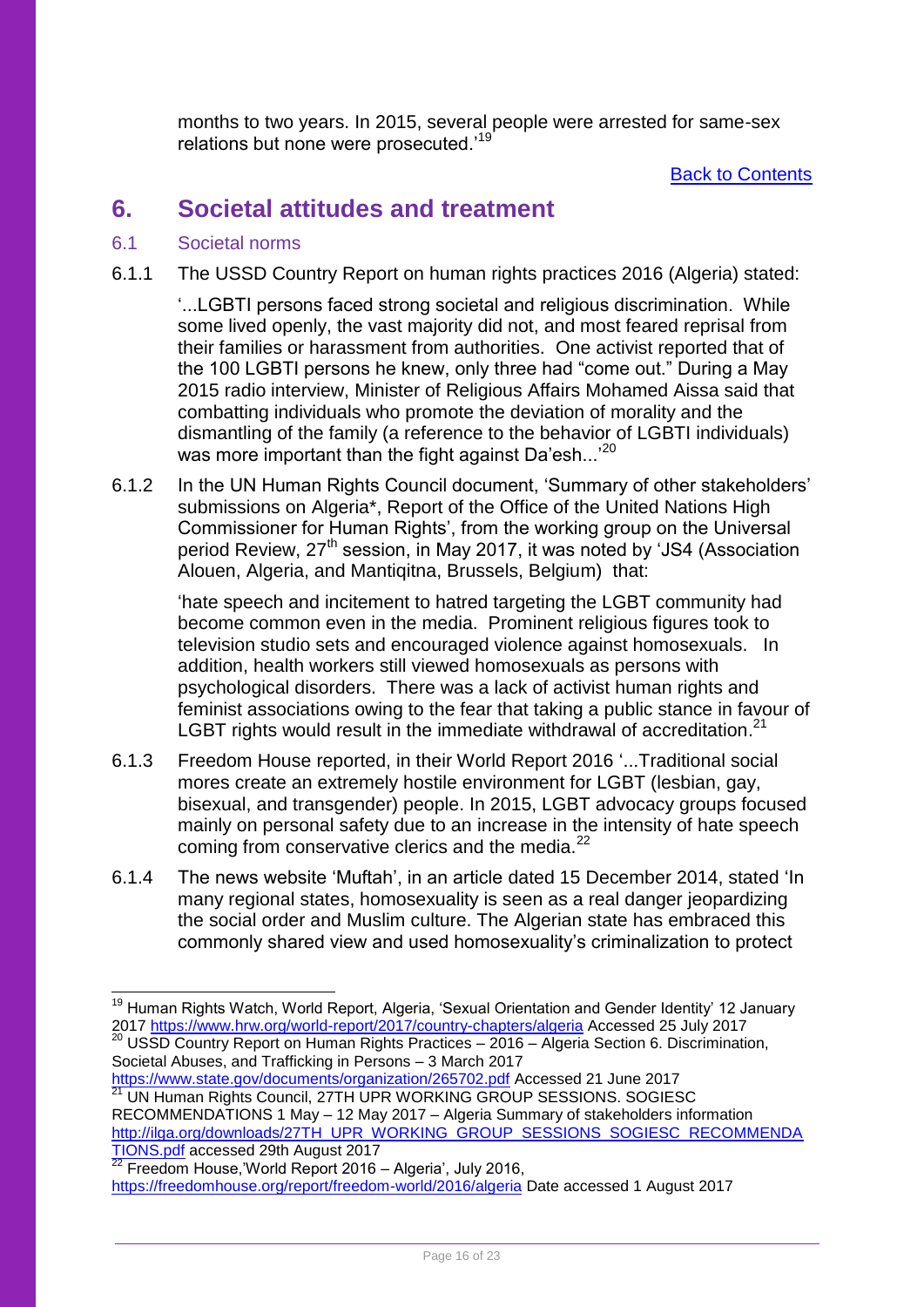against it. While this legal framework is somewhat "flexible," social and family pressures are harder with which to deal. $^{23}$ 

#### **[Back to Contents](#page-1-0)**

#### <span id="page-16-0"></span>6.2 Public opinion

6.2.1 A Landinfo report dated 4 September 2014 observed:

'Algeria is a conservative society in terms of gender, where male and female gender roles are clearly distinct and where breaking away from gender roles is not commonly accepted. In these societies, according to gender stereotypes, "masculine" characteristics in men are emphasised and assigned positive value, whereas "feminine" characteristics in men are considered inappropriate and abnormal, which is reflected in the terms used to refer to this group. This means that "feminine" men in particular are subjected to patronising comments and ridicule in the public sphere.<sup>'24</sup>

**[Back to Contents](#page-1-0)** 

#### <span id="page-16-1"></span>6.3 Gay 'scene' or 'community'

 $\overline{\phantom{a}}$ 

6.3.1 A North African blogging website 'Mashreq Politics & Culture' posted a blog by Anouar Rahmani dated 1 July 2015, describing public attitudes to LGBT people in his country:

'In Algeria, it is very hard to express yourself the way you are. So people currently express their opinions and feelings the way it should be regardless what they really are. Gays are also considered by this definition but the majority of them prefer to express the contrary of what they think and feel to avoid problems and to save their social life and their relationship with the society.

'However, a part of this community prefers to struggle to live. LGBT in Algeria today show strong courage and they fight for their rights, so many of them are organised in secret associations and groups like inter alia Alouane, Abu Nawas and Micha. They are doing their best to inform the society that being gay is not a choice and love is not a crime.

'Social media helps homosexuals to express their opinions and convey their message to the society. Hundreds of pages on Facebook emerged this way and some E-Magazines and newspapers are also helping this community such as Nafhamag, Algeriefocus and Choufchouf. However some other strong media networks in Algeria like Echourouk repeatedly attack this social minority and try to present a false image of them...

'...Gays in Algeria are like all gays anywhere in the world. All what they want is love and respect. But for some people this seems to be too much to ask.'<sup>25</sup>

 $^{23}$  'Muftah' 'Gay and Lesbian Mobilisation in Algeria' Date of Report 15 December 2014

<https://muftah.org/gay-and-lesbian-mobilization-in-algeria/#.WVUbhvn5xR0> Accessed 29 June 2017 **24 Conditions of the Conditions of gay men', 4 September 2014 (translated, available on request)** <sup>25</sup> Mashreq Politics & Culture: 'What does the world know LGBT in Algeria?' Anouar Rahmani, 1 July

<sup>2015</sup><http://mpc-journal.org/blog/2015/07/01/what-does-the-world-know-about-lgbt-in-algeria/> Accessed 21 July 2017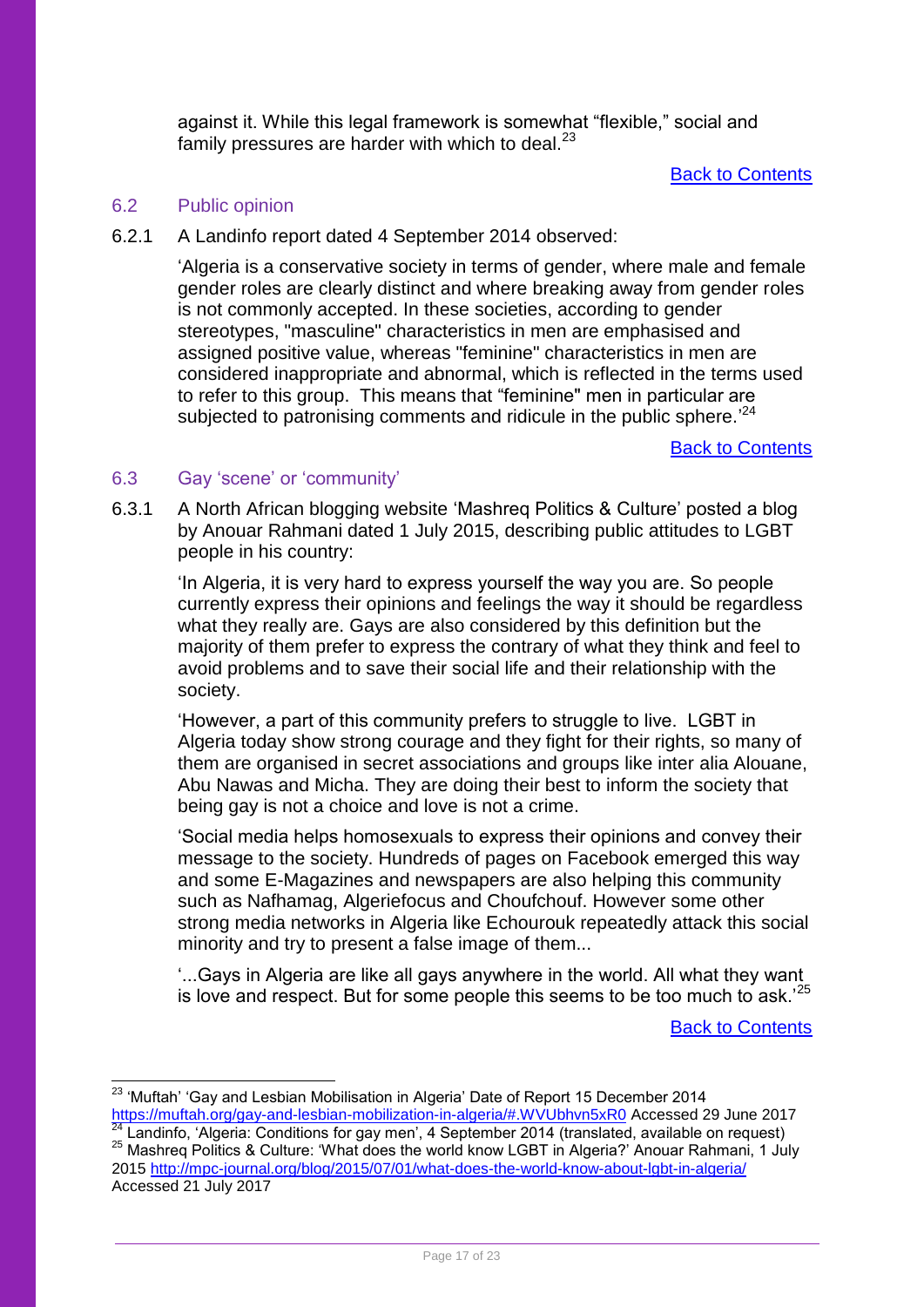#### <span id="page-17-0"></span>6.4 LGBT websites

6.4.1 The news website 'Muftah' , which provides commentary on North Africa and the Middle East, stated in December 2014:

'Over the past few decades, human rights violations based on sexual orientation and gender identity (SOGI) have became more visible across the world, especially in the Middle East and North Africa region (MENA). Eightyone countries criminalize homosexuality, with penalties ranging from fines and imprisonment to the death penalty. Each country in the MENA region directly or indirectly criminalizes homosexuality.

'Algeria is part of this group. Forbidden by the Qu'ran, punished by the Penal Code, and stigmatized by society, non-normative sexuality is still taboo in Algerian society. Nevertheless, for several years now, the country's gay and lesbian community has organized to claim its rights through a network of associations. This mobilization has been efficient and innovative, and relied, in part, on the Internet and digital social networks.<sup>'26</sup>

#### [Back to Contents](#page-1-0)

#### <span id="page-17-1"></span>6.5 Family treatment

-

6.5.1 The news website 'Muftah', in an article dated 15 December 2014, states:

'In big cities, like Algiers, gay and lesbian visibility is growing. People reveal their sexual orientation among close friends, within their intimate spheres. More and more "rainbow weddings" (unions between lesbian and gay persons) are even being celebrated. But, while social acceptance and diversity are ongoing processes, the family remains an impenetrable and unforgiving realm. As a result, for many gay and lesbian persons, the secrecy of a double life is the only option.

'Family and marriage are two of the main pillars of Algerian society. Many gay and lesbian Algerians endure significant pressure from their families to get married. Fearing rejection from their families, friends, and society, some individuals, homosexual persons, especially lesbians, will have heterosexual marriages.

'Outing oneself within one's family is still unthinkable for most lesbian and gay Algerians because of social norms and binding traditions. With gay and lesbian individuals trapped within a four-tiered prison of religion, law, family, and society, several Algerian associations have been coordinating to defend gay and lesbian rights.<sup>'27</sup>

6.5.2 The Landinfo report referenced earlier reported on the importance of marriage in Algerian culture:

> 'Marriage is an obligation in Islam and a fundamental part of Arab-Islamic culture. All Muslims are expected to marry and celibacy is considered unwanted and abnormal. Marriage is regarded as a rite of passage that marks the transition from being a child to becoming an autonomous and

 $26$  'Muftah' Gay and Lesbian Mobilisation in Algeria' Date of Report 15 December 2014 <https://muftah.org/gay-and-lesbian-mobilization-in-algeria/#.WVUbhvn5xR0> Accessed 29 June 2017 <sup>27</sup> 'Muftah' 'Gay and Lesbian Mobilisation in Algeria' Date of Report 15 December 2014 <https://muftah.org/gay-and-lesbian-mobilization-in-algeria/#.WVUbhvn5xR0> Accessed 29 August 2017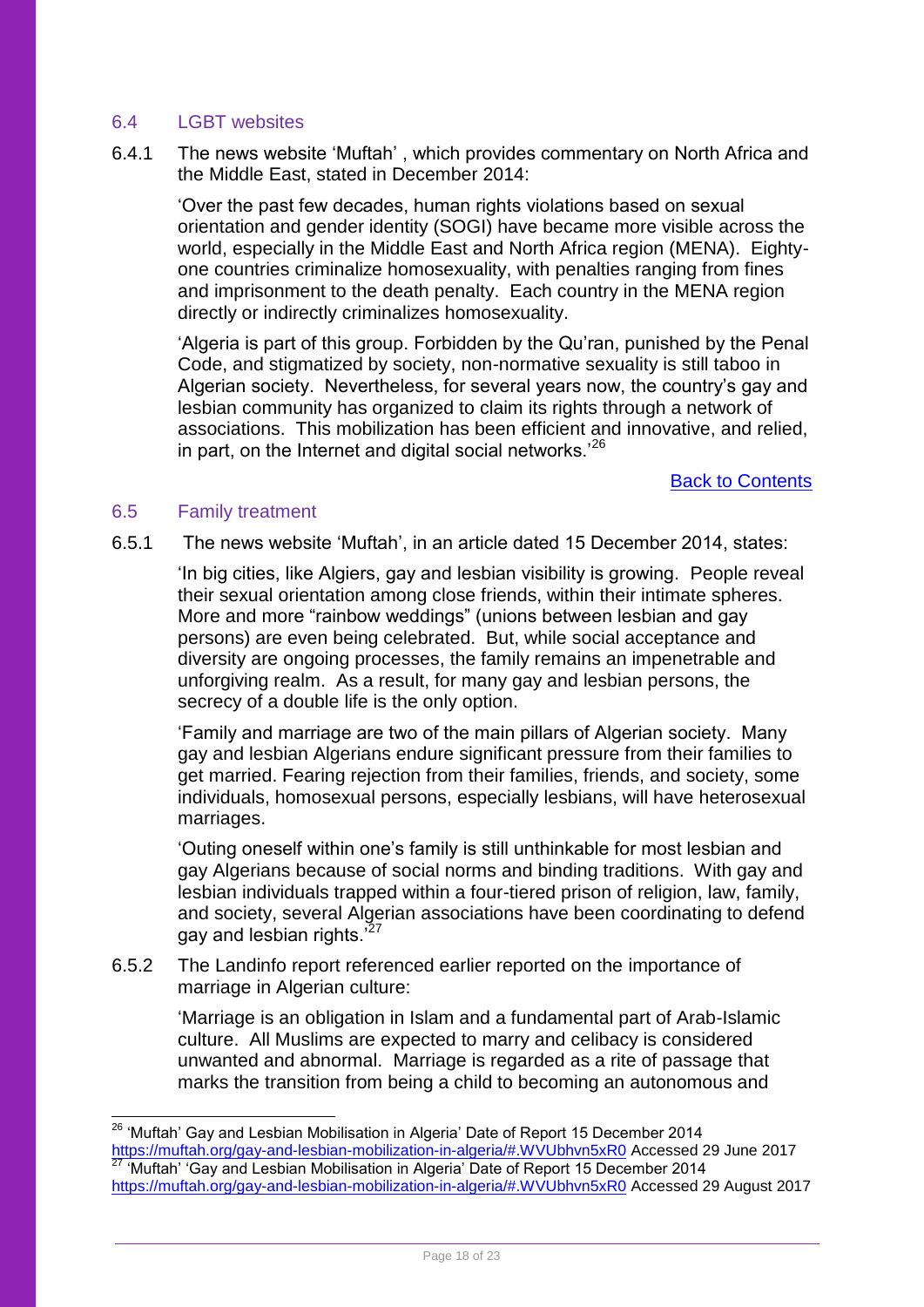independent adult, and an unmarried (and childless) person will never be fully perceived as a responsible adult, regardless of age. Marriage is considered to be so fundamental in Arab-Islamic culture that anything that could affect its stability is considered threatening...<sup>28</sup>

6.5.3 The Immigration and Refugee Board of Canada, in a response dated 2013, but drawing on a range of sources, noted:

'An article entitled "Being Gay in Algeria Today" dated 13 September 2010 noted that a Cappuccino bar in the Hydra neighbourhood is the "main unofficial gay venue" (Gay Maroc 13 Sept. 2010)...

'The "Being Gay in Algeria Today" article also stated that "[m]any gays live with either their family or their wife" (Gay Maroc 13 Sept. 2010). Similarly, the online news source France24 reported that in Algeria, homosexual men and women marry to [translation] "keep up appearances" (10 Oct. 2012). The Algérie-Focus article reported that according to one of the women interviewed, homosexual girls are often forced into marriage in order to [translation] "keep up appearances" (Algérie-Focus 28 Aug. 2012). According to her, the girls agree to it so as to not be [translation] "the shame of their families" (ibid.).<sup>'29</sup>

[Back to Contents](#page-1-0)

#### <span id="page-18-0"></span>6.6 Religious attitudes/treatment

1

6.6.1 The website Muftah, wrote about religious attitudes to male homosexuals:

'...On a literal reading of the Qu'ran (which not all Muslims share), homosexuality is judged as against God's wish because it denies the experience of otherness. The academic Abdelwahab Bouhdiba has observed that the Islamic tradition "considers that four categories of people suffer from the anger of God: men who dress as women, women who dress as men, those who have sex with animals and the ones who have sex with men."

'Imam Yussuf Al-Qaradawi, a Muslim Brotherhood ideologue and author of the book entitled The Lawful and the Prohibited (1997) declared that murder of homosexual people "is just a means to purify the Muslim society of those noxious human beings (homosexuals) who bring (cause) to the loss of humanity."

'In 2007, a member of the Algerian Ministry of Religious Affairs, Mufti Yahia, confirmed this view: "homosexuality is an inversion against nature that has to be cured and, literally, in the Holy Koran, punished by death. How, therefore, could this practice not be perceived as an aberration?"30

 $^{28}$  Landinfo, 'Algeria: Conditions for gay men', 4 September 2014 (translated, available on request) <sup>29</sup> Immigration and Refugee Board of Canada: Algeria: Situation of sexual minorities, including treatment by authorities and societal attitudes; availability of legal recourse, state protection and support services (2010-July 2013) [DZA104507.E], 09 August 2013 (available at ecoi.net) [http://www.ecoi.net/local\\_link/256858/368812\\_en.html](http://www.ecoi.net/local_link/256858/368812_en.html) (accessed 30 August 2017)  $30$  'Muftah' Gay and Lesbian Mobilisation in Algeria' Date of Report 15 December 2014 <https://muftah.org/gay-and-lesbian-mobilization-in-algeria/#.WVUbhvn5xR0> Accessed 1 August 2017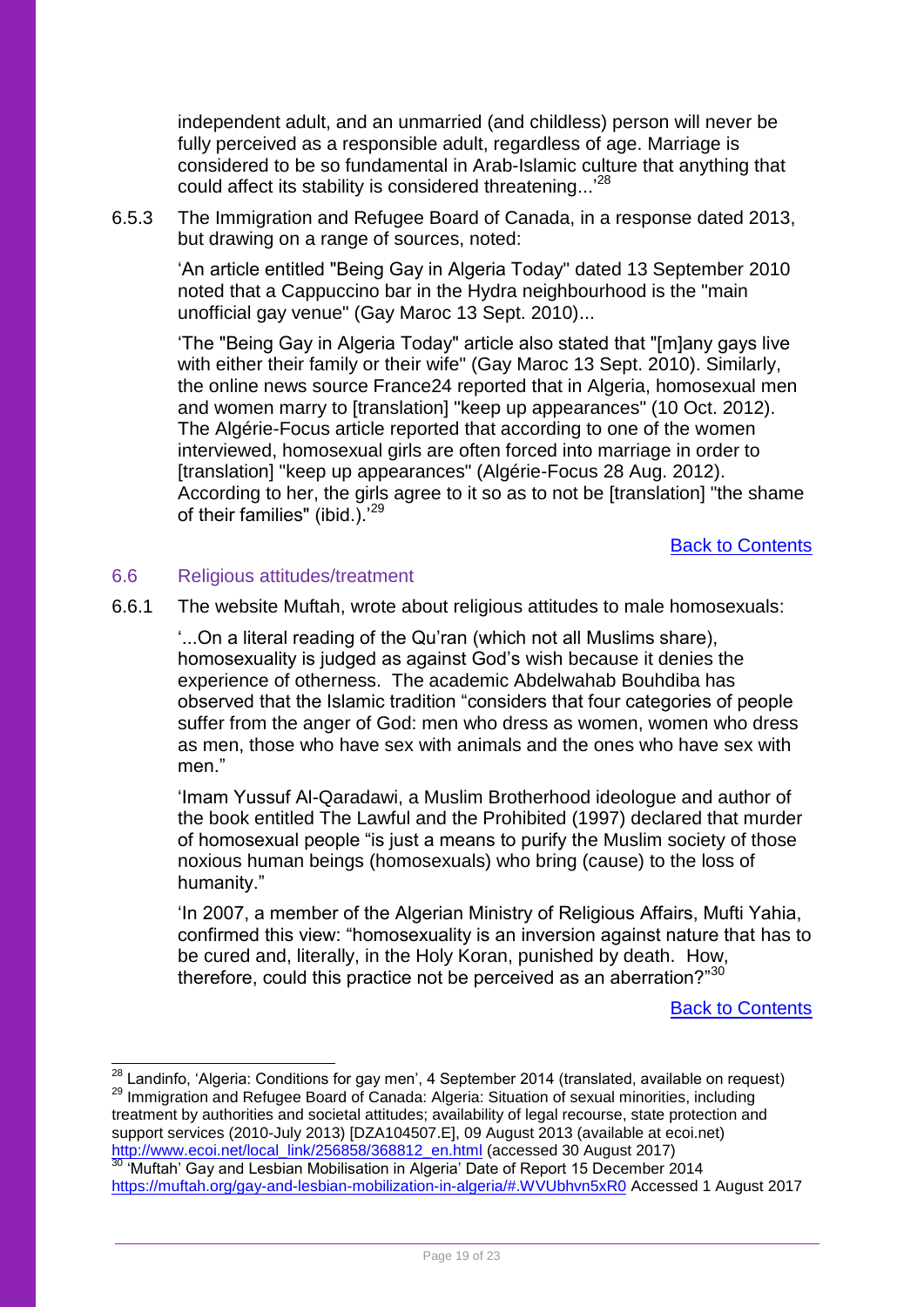### <span id="page-19-0"></span>6.7 Employment

According to the USSD report for Algeria, 2016 LGBTI persons experienced discrimination in obtaining employment. 'Employers refused jobs to LGBTI persons, particularly men perceived as effeminate. Activists also reported cases of individuals denied drivers licenses due to their perceived sexual orientation. Community members said that obtaining legal assistance was also a challenge due to similar discrimination. Members of the LGBTI community reported that forced marriage was a problem, particularly for lesbians.'<sup>31</sup>

(See [Public Opinion\)](#page-16-0).

[Back to Contents](#page-1-0)

## <span id="page-19-1"></span>**7. Media attitudes**

7.1.1 The USSD report for 2016 noted:

'...Trans Homos DZ, a local organization that advocated for the rights of LGBTI persons, published a report on anti-LGBTI hate speech in the media, detailing several incidents from recent years including programs broadcast by Arabic-language media outlets, such as Ennahar TV and Echourouk TV, that demonized LGBTI persons.

'The report also detailed social media and other online hate speech directed at the LGBTI community between 2013 and 2015. The organization reported in April that two men who used homophobic slurs physically attacked an activist who supported LGBTI rights in Algiers. In another incident a video posted on YouTube in November 2015 showed what appeared to be a group of men surrounding a transgender woman on the street. Several of the men were shown kicking and punching her while others looked on without intervening. The government did not announce investigations into the perpetrators of either alleged attack...

'...Due to the hacking of one LGBTI organization's website in 2015 and increased offensive and derogatory media coverage specifically denouncing LGBTI practices, activists reported the need to focus their advocacy on personal safety and minimized their activities during the year.<sup>32</sup>

[Back to Contents](#page-1-0)

## <span id="page-19-2"></span>**8. Access to Healthcare**

1

8.1.1 The USSD report for 2016 cited activists as having reported '… that access to health services could be difficult because medical personnel often treated LGBTI patients unprofessionally, activists noted that some organizations

 $31$  USSD Country Report on Human Rights Practices  $-2016$  – Algeria Section 6. Discrimination, Societal Abuses, and Trafficking in Persons – Acts of Violence, Discrimination, and Other Abuses Based on Sexual Orientation and Gender Identity – 3 March 2017 <https://www.state.gov/documents/organization/265702.pdf> Accessed 1 August 2017

<sup>32</sup> USSD, Country Report on Human Rights Practices – 2016 – Algeria Section 6. Discrimination, Societal Abuses, and Trafficking in Persons – 3 March 2017

<https://www.state.gov/documents/organization/265702.pdf> Accessed 21 June 2017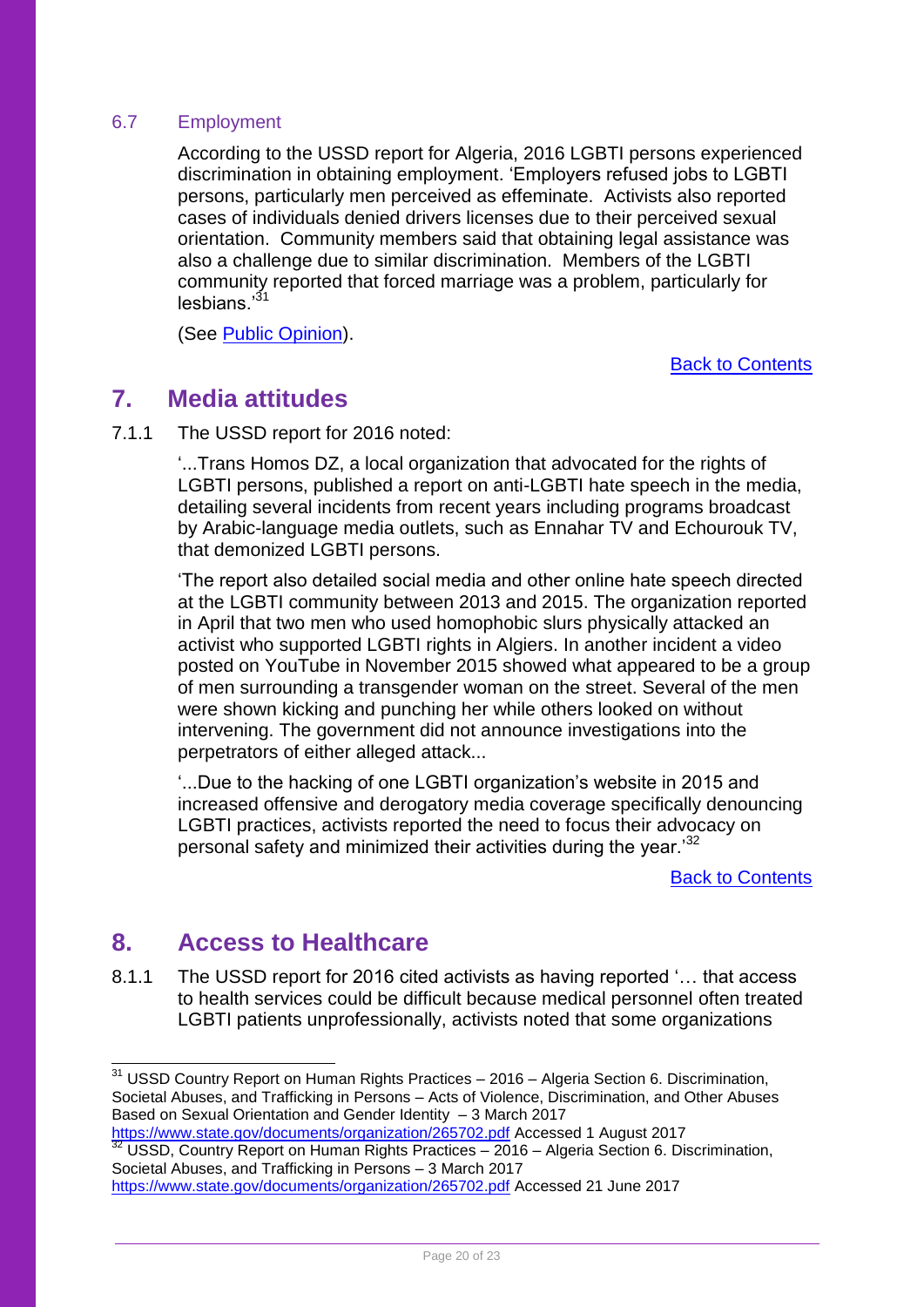maintained a list of "LGBTI-friendly" hospitals, and several NGOs operated mobile clinics specifically for vulnerable communities.<sup>33</sup>

8.1.2 The US State Department country report on human rights practices noted:

'HIV/AIDS was widely considered a shameful disease. There were more reported cases in men than women, with the exception of women between ages 15 and 24. The government continued to offer free antiretroviral treatment to all persons, including migrants. Authorities virtually eliminated new HIV infections among children. The Joint UN Program on HIV/AIDS (UNAIDS) reported the existence of more than 2,000 centres offering free testing and counselling services, 1,500 of which the government managed. Strong social stigma towards the vulnerable groups in which HIV/AIDS was most concentrated – commercial sex workers, men who have sexual relations with men, and drug users – deterred testing of these groups...<sup>34</sup>

- 8.1.3 The Office of the UNHCR noted the visit to Algeria of the United Nations Special Rapporteur on the right to health, Dainius Pūras, in 2016, and stated 'The expert praised Algeria for putting in place programmes to fight HIV/AIDS and ensure access to treatment for key populations, including men who have sex with men, sex workers, people who use drugs, and migrants. But he called for concerted efforts to reach out to these populations who still face serious barriers, stigma and discrimination, both in law and in practice, and avoid using healthcare services.<sup>35</sup>
- 8.1.4 However, the report of the Special Rapporteur on the right of everyone to the enjoyment of the highest attainable standard of physical and mental health on his visit to Algeria, dated 20 April 2017, stated:

'...the key populations faced serious barriers, in law and in practice, to the enjoyment of the right to health.

'HIV/AIDS remains a taboo in Algerian society. People living with HIV/AIDS face different forms of discrimination and stigma in accessing health care and treatment, and tend to avoid using health services. Algeria does not have legislation specifically prohibiting non-discrimination of persons living with HIV/AIDS. General provisions on the prohibition of discrimination are contained in, inter alia, the Constitution (art. 29) and the Code of Medical Ethics (art. 7). In 2005, the Family Code was amended (by Ordinance No. 05-02 of 27 February 2005) to introduce an obligatory prenuptial medical examination as part of the marriage procedure, which may include HIV testing. Although the test results do not prevent couples from getting married, this requirement is incompatible with obligations under the right to health as it infringes upon the rights to privacy, autonomy and refusal of nonconsensual treatment.

<sup>-</sup> $33$  USSD Country Report on Human Rights Practices – 2016, Algeria (Section 6), 3 March 2017 [https://www.state.gov/documents/organization/265702.pdf.](https://www.state.gov/documents/organization/265702.pdf) Accessed 21 June 2017

USSD Country Report on Human Rights Practices – 2016 – Algeria Section 6. Discrimination, Societal Abuses, and Trafficking in Persons – HIV & Aids Social Stigma – Date of report 3 March 2017<https://www.state.gov/documents/organization/265702.pdf> Accessed 21 June 2017

<sup>35</sup> OHCHR:Algeria/Right to health: "More efforts needed to ensure that no one is left behind" – UN expert – 10 May 2016,<http://www.ohchr.org/EN/NewsEvents/Pages/DisplayNews.aspx?NewsID=19935&LangID=E> accessed 30 August 2017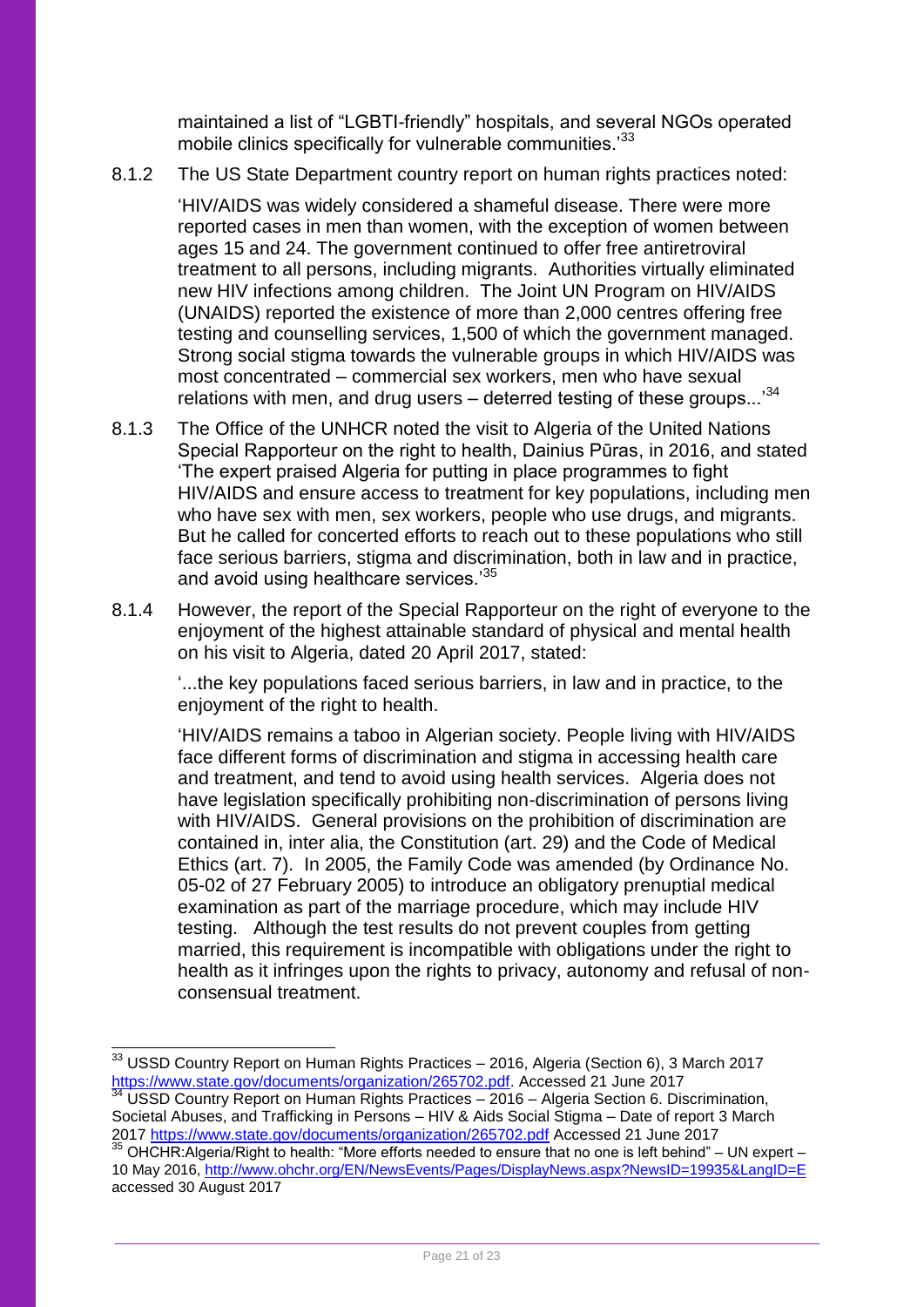'The Penal Code criminalizes homosexuality and sex work (arts. 338, 343 and 347), which is not only discriminatory, but can have dramatic public health effects. While the adoption of health-related policies and programmes targeting key affected populations is commendable, it does not offset the impact of criminalization, which is a serious barrier to the enjoyment of the right to health of those at risk, driving them away from the services they need and increasing health-related risks for them and society as a whole.<sup>36</sup>

[Back to Contents](#page-1-0)

## <span id="page-21-0"></span>**9. LGBT groups**

1

9.1.1 The website 'Muftah' reported that:

'Because of homosexuality's criminalization, it is impossible to create an organization or space openly dedicated to gays and lesbians in Algeria. However, in the last several years, two main associations have emerged.

'Founded on October 10, 2011, Alouen is an association gathering together young gay and lesbian volunteers with one goal: the improvement of the legal situation for homosexuals, i.e. the abolition of Articles 333 and 338 of the Penal Code.

'Alouen emerged from Algeria's particularly hostile atmosphere for gays and lesbians. Within the MENA region, Algeria has some of the slowest rates of improvement when it comes to gay rights. Alouen is dedicated to ending the isolation of gays and lesbians and helping a real community emerge. Alouen's mission has four components: 1. fighting against any forms of discrimination against homosexuals; 2. fighting against any forms of violence (especially through awareness-raising campaigns against physical, psychological, and moral violence); 3. facilitating acceptance and integration of gays and lesbians; and 4. fighting against HIV/Aids and other sexually transmitted infections through support group.

'Founded on October 10, 2007, Abu Nawas, another association dedicated to gay and lesbian mobilization in Algeria, and is composed of activists from both Algeria and around the world. Like Alouen, Abu Nawas takes action to abolish Articles 333 and 338 and support gays and lesbians at a national and international level. It is also a member of the first North African LGBT network, Khomsa.<sup>37</sup>

9.1.2 The USSD noted: 'Alouen, an Oran-based LGBTI advocacy group, continued cyberactivism on behalf of the LGBTI community<sup>33</sup> .

[Back to Contents](#page-1-0)

<https://muftah.org/gay-and-lesbian-mobilization-in-algeria/#.WVUbhvn5xR0> Accessed 27 July 2017 <sup>38</sup> USSD, 'Country Report on Human Rights Practices – 2016', Algeria (Section 6), 3 March 2017 [https://www.state.gov/documents/organization/265702.pdf.](https://www.state.gov/documents/organization/265702.pdf) Accessed 21 June 2017

<sup>&</sup>lt;sup>36</sup> UN Human Rights Council, 'Report of the Special Rapporteur on the right of everyone to the enjoyment of the highest attainable standard of physical and mental health on his visit to Algeria', 20 April 2017, [http://www.refworld.org/docid/593948a74.html.](http://www.refworld.org/docid/593948a74.html) Accessed 2 August 2017 <sup>37</sup> 'Muftah' Gay and Lesbian Mobilisation in Algeria' Date of Report 15 December 2014